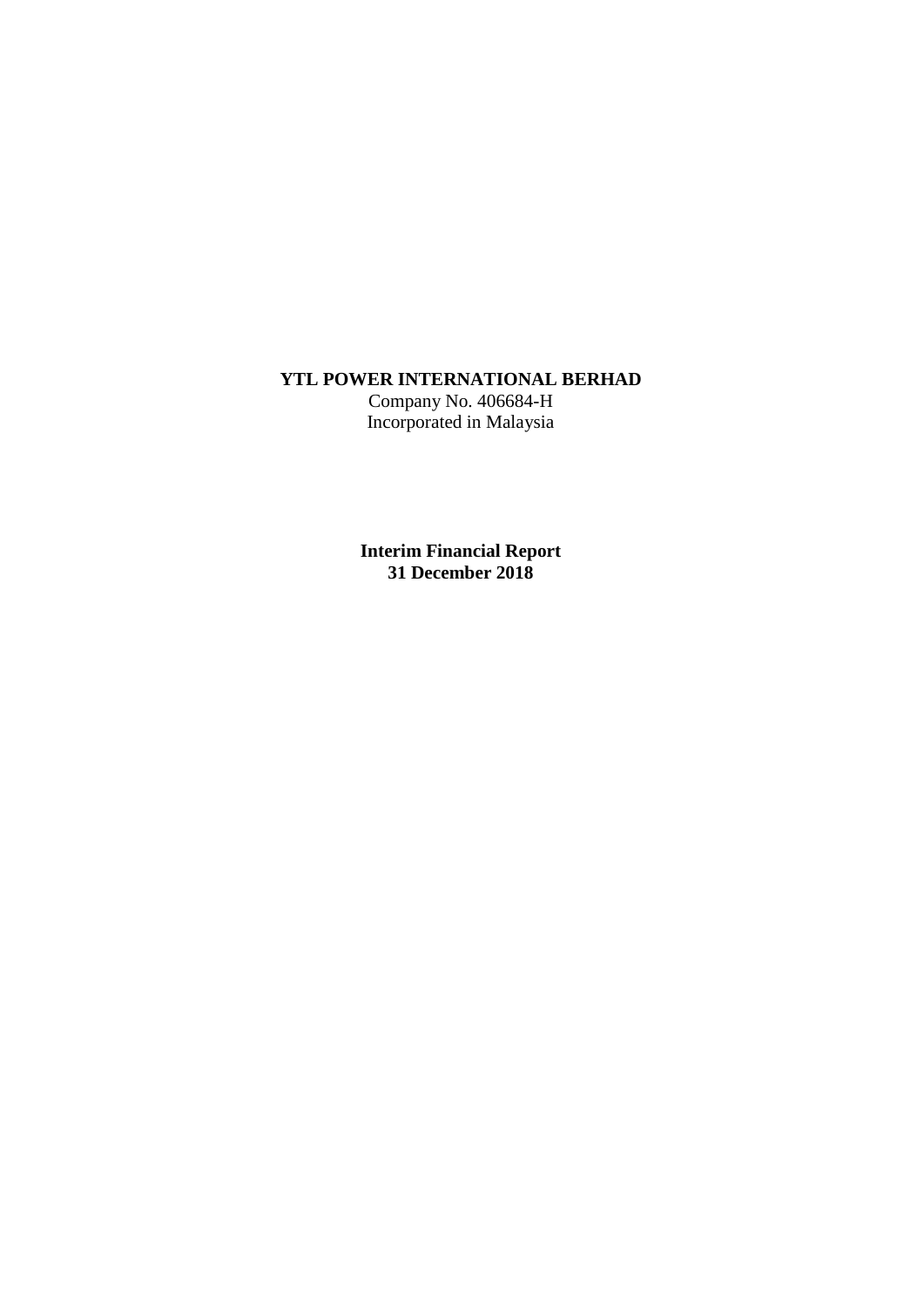# **YTL POWER INTERNATIONAL BERHAD**

Company No. 406684-H Incorporated in Malaysia

# **Interim Financial Report 31 December 2018**

**Page No.**

| <b>Condensed Consolidated Income Statement</b>                  |          |
|-----------------------------------------------------------------|----------|
| <b>Condensed Consolidated Statement of Comprehensive Income</b> | 2        |
| <b>Condensed Consolidated Statement of Financial Position</b>   | $3 - 4$  |
| <b>Condensed Consolidated Statement of Changes in Equity</b>    | $5 - 6$  |
| <b>Condensed Consolidated Statement of Cash Flows</b>           | $7 - 8$  |
| <b>Notes to the Interim Financial Report</b>                    | $9 - 28$ |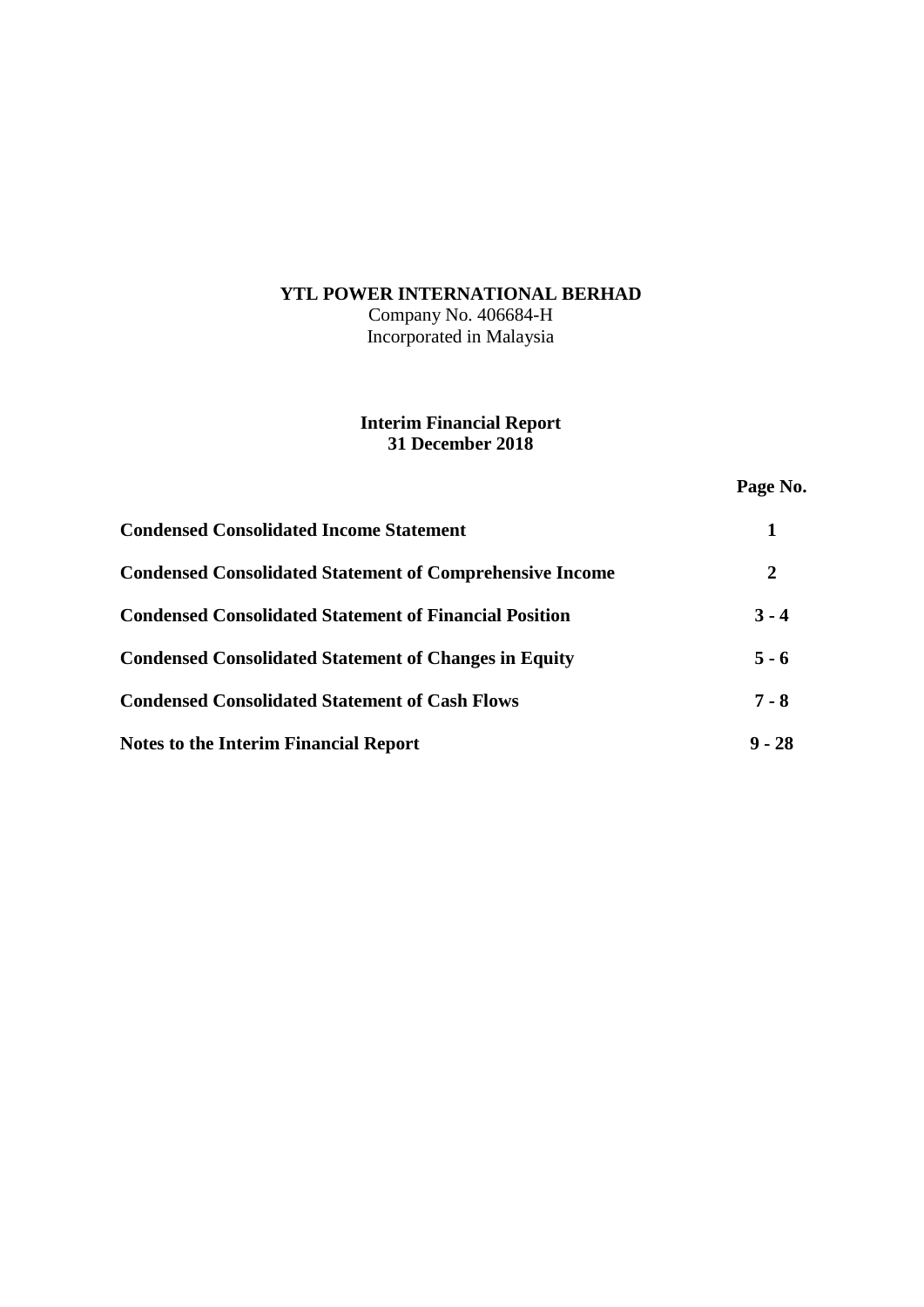(Incorporated in Malaysia)

# **INTERIM FINANCIAL REPORT**

Interim financial report on consolidated results for the financial period ended 31 December 2018.

The figures have not been audited.

## **CONDENSED CONSOLIDATED INCOME STATEMENT**

|                                                                             |                             | <b>INDIVIDUAL QUARTER</b><br><b>PRECEDING</b> | <b>CUMULATIVE QUARTER</b>                      |                             |  |
|-----------------------------------------------------------------------------|-----------------------------|-----------------------------------------------|------------------------------------------------|-----------------------------|--|
|                                                                             | <b>CURRENT</b>              | <b>YEAR</b>                                   |                                                |                             |  |
|                                                                             |                             | YEAR CORRESPONDING                            |                                                |                             |  |
|                                                                             | <b>QUARTER</b>              | <b>QUARTER</b>                                | <b>6 MONTHS ENDED</b>                          |                             |  |
|                                                                             | 31.12.2018<br><b>RM'000</b> | 31.12.2017<br><b>RM'000</b>                   | 31.12.2018<br><b>RM'000</b>                    | 31.12.2017<br><b>RM'000</b> |  |
|                                                                             |                             | (Restated)                                    |                                                | (Restated)                  |  |
| Revenue                                                                     | 2,927,354                   | 2,633,838                                     | 5,730,784                                      | 5,209,220                   |  |
| Cost of sales                                                               | (2,437,146)                 | (2,132,415)                                   | $(4,721,541)$ $(4,189,196)$                    |                             |  |
| Gross profit                                                                | 490,208                     | _______________                               | ---------------<br>501,423 1,009,243 1,020,024 |                             |  |
| Other operating income                                                      | 13,150                      | 10,284                                        | 30,291                                         | 25,756                      |  |
| Other operating expenses                                                    | (206,098)                   | (125, 231)<br>_________________               | (356, 724)<br>---------------                  | (260, 744)                  |  |
| Profit from operations                                                      | 297,260                     | 386,476                                       | 682,810                                        | 785,036                     |  |
| Finance costs                                                               | (283, 859)                  |                                               | $(263,315)$ $(571,259)$                        | (544, 321)                  |  |
| Share of profits of investments<br>accounted for using the equity<br>method | 115,617                     | 103,348<br>---------------                    | 208,210<br>----------------                    | 198,944<br>---------------  |  |
| <b>Profit before taxation</b>                                               | 129,018                     | 226,509                                       | 319,761                                        | 439,659                     |  |
| Taxation                                                                    | (27, 648)                   | (62, 627)                                     | (67,993)                                       | (120, 364)                  |  |
| Profit for the period                                                       | 101,370<br>==========       | 163,882<br>=========                          | 251,768<br>=========                           | 319,295                     |  |
| Attributable to:                                                            |                             |                                               |                                                |                             |  |
| Owners of the parent                                                        | 71,774                      | 136,013                                       | 198,049                                        | 268,636                     |  |
| Non-controlling interests                                                   | 29,596<br>--------------    | 27,869<br>---------------                     | 53,719<br>---------------                      | 50,659<br>-------------     |  |
|                                                                             | 101,370<br>=========        | 163,882<br>$=$ ========                       | 251,768                                        | 319,295                     |  |
| Earnings per share for profit attributable<br>to owners of the parent       |                             |                                               |                                                |                             |  |
| Basic (sen)                                                                 | 0.94                        | 1.73                                          | 2.57                                           | 3.44                        |  |
| Diluted (sen)                                                               | 0.94                        | 1.73                                          | 2.57                                           | 3.43                        |  |
|                                                                             | =====                       | =======                                       | =========                                      | =======                     |  |

The Condensed Consolidated Income Statement should be read in conjunction with the audited annual financial statements for the year ended 30 June 2018 and the accompanying explanatory notes attached to the interim financial statements.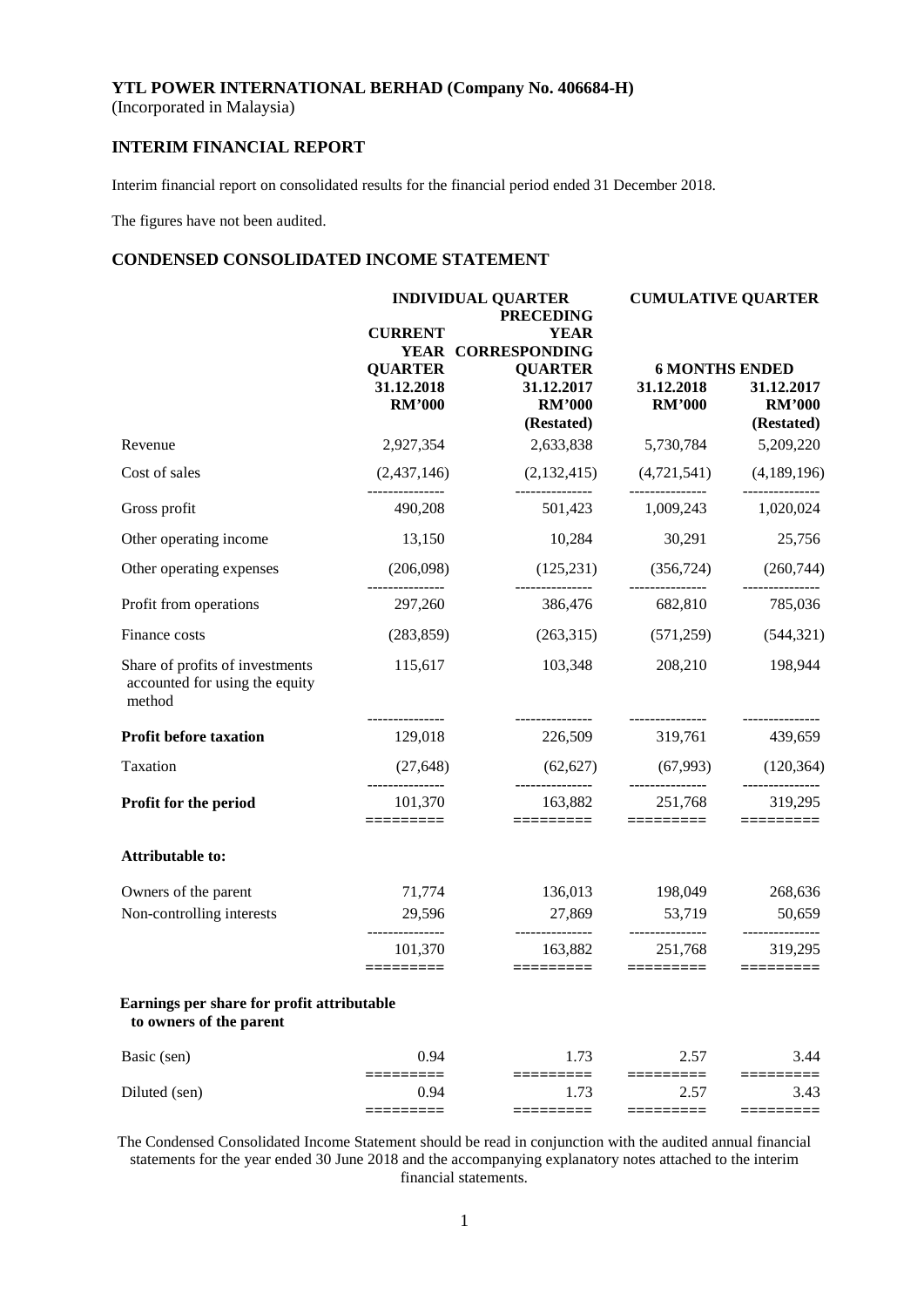(Incorporated in Malaysia)

# **INTERIM FINANCIAL REPORT**

# **CONDENSED CONSOLIDATED STATEMENT OF COMPREHENSIVE INCOME**

|                                                                      | <b>INDIVIDUAL QUARTER</b><br><b>PRECEDING</b> |                                                     |                             | <b>CUMULATIVE QUARTER</b>                 |
|----------------------------------------------------------------------|-----------------------------------------------|-----------------------------------------------------|-----------------------------|-------------------------------------------|
|                                                                      | <b>CURRENT</b><br><b>QUARTER</b>              | <b>YEAR</b><br>YEAR CORRESPONDING<br><b>QUARTER</b> |                             | <b>6 MONTHS ENDED</b>                     |
|                                                                      | 31.12.2018<br><b>RM'000</b>                   | 31.12.2017<br><b>RM'000</b><br>(Restated)           | 31.12.2018<br><b>RM'000</b> | 31.12.2017<br><b>RM'000</b><br>(Restated) |
| Profit for the period                                                | 101,370                                       | 163,882                                             | 251,768                     | 319,295                                   |
| Other comprehensive income/(loss):                                   |                                               |                                                     |                             |                                           |
| Items that may be reclassified<br>subsequently to income statement:  |                                               |                                                     |                             |                                           |
| Available-for-sale financial assets<br>Cash flow hedges:             | (31,979)                                      | 3,553                                               | (49,762)                    | (35, 783)                                 |
| - Subsidiaries                                                       | (570, 647)                                    | 79,813                                              | (557,190)                   | 182,302                                   |
| - Associates and joint ventures<br>Currency translation differences: | (27,204)                                      | (2,006)                                             | (9,964)                     | 4,261                                     |
| - Subsidiaries                                                       | (154,220)                                     | (385, 452)                                          | 126,923                     | (332, 455)                                |
| - Associates and joint ventures                                      | (11,401)<br>---------------                   | (89, 142)<br>---------------                        | 31,701<br>---------------   | (114,030)<br>---------------              |
| Other comprehensive loss for the                                     |                                               |                                                     |                             |                                           |
| period, net of tax                                                   | (795, 451)                                    | (393, 234)                                          | (458,292)                   | (295,705)                                 |
| <b>Total comprehensive</b><br>(loss)/income for the period           | (694,081)                                     | (229, 352)                                          | (206, 524)                  | 23,590                                    |
|                                                                      | =========                                     | $=$ $=$ $=$ $=$ $=$ $=$ $=$ $=$ $=$                 | =========                   |                                           |
| <b>Attributable to:</b>                                              |                                               |                                                     |                             |                                           |
| Owners of the parent                                                 | (723, 138)                                    |                                                     | $(228,963)$ $(276,721)$     | 12,257                                    |
| Non-controlling interests                                            | 29,057<br>_______________                     | (389)<br>---------------                            | 70,197<br>---------------   | 11,333<br>---------------                 |
|                                                                      | (694,081)                                     | (229, 352)                                          | (206, 524)                  | 23,590                                    |
|                                                                      |                                               | =========                                           | =========                   | $=$ ========                              |

The Condensed Consolidated Statement of Comprehensive Income should be read in conjunction with the audited annual financial statements for the year ended 30 June 2018 and the accompanying explanatory notes attached to the interim financial statements.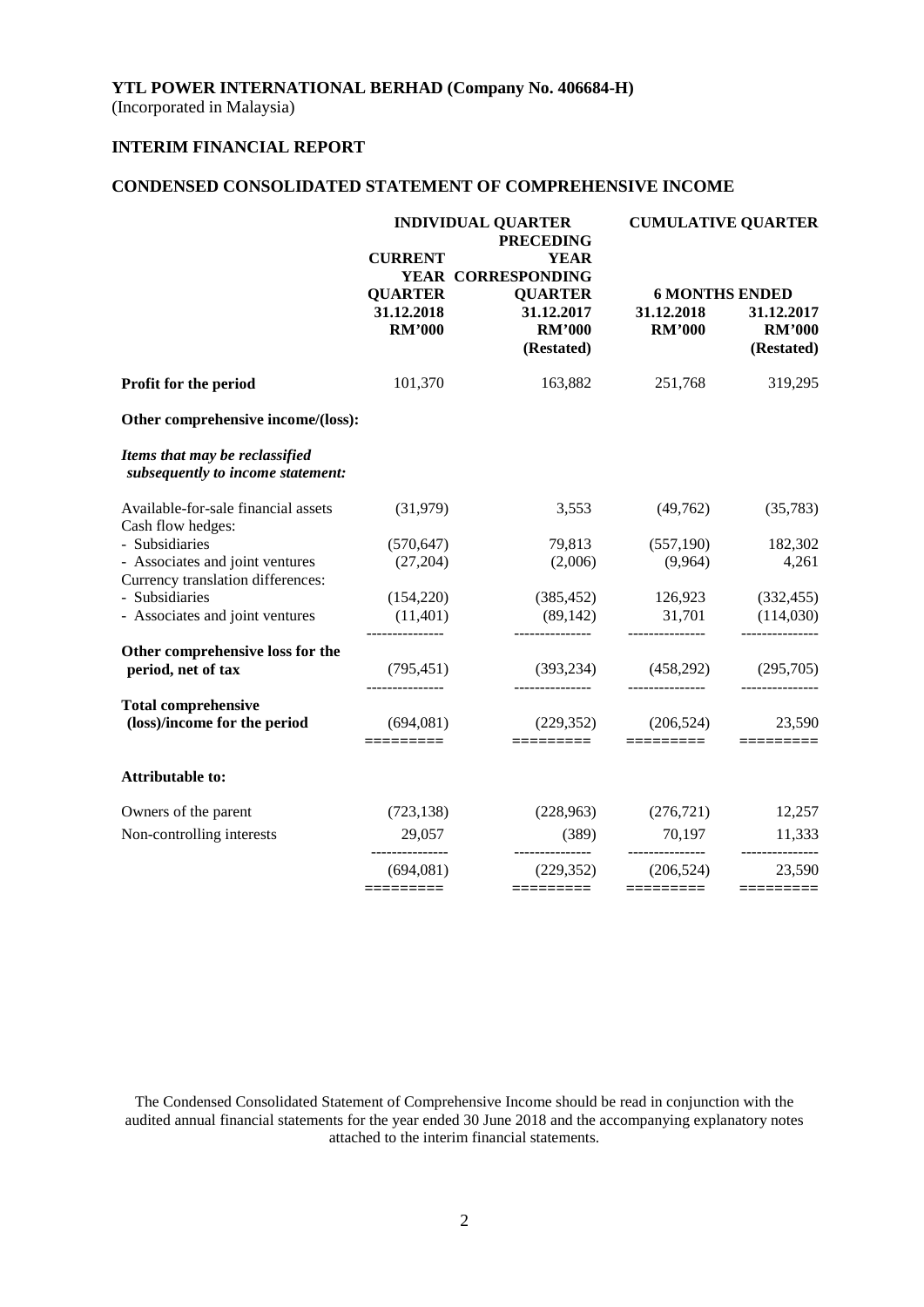(Incorporated in Malaysia)

# **INTERIM FINANCIAL REPORT**

## **CONDENSED CONSOLIDATED STATEMENT OF FINANCIAL POSITION**

|                                                   | <b>UNAUDITED</b>              | <b>UNAUDITED</b>              |  |
|---------------------------------------------------|-------------------------------|-------------------------------|--|
|                                                   | As at                         | As at                         |  |
|                                                   | 31.12.2018                    | 30.6.2018                     |  |
|                                                   | <b>RM'000</b>                 | <b>RM'000</b>                 |  |
|                                                   |                               | (Restated)                    |  |
| <b>ASSETS</b>                                     |                               |                               |  |
| <b>Non-current assets</b>                         |                               |                               |  |
| Property, plant and equipment                     | 21,319,504                    | 21,227,246                    |  |
| Investment properties                             | 467,422                       | 452,112                       |  |
| Project development costs                         | 219,363                       | 196,891                       |  |
| Intangible assets                                 | 8,208,948                     | 8,029,565                     |  |
| Investments accounted for using the equity method | 2,184,541                     | 2,137,331                     |  |
| Investments                                       | 227,392                       | 1,063,418                     |  |
| Derivative financial instruments                  | 3,602                         | 44,049                        |  |
| Receivables, deposits and prepayments             | 990,795                       | 958,657                       |  |
|                                                   | 33,621,567<br>--------------- | 34,109,269<br>_______________ |  |
| <b>Current assets</b>                             |                               |                               |  |
| Inventories                                       | 432,777                       | 430,004                       |  |
| Investments                                       | 1,585,782                     | 1,883,669                     |  |
| Receivables, deposits and prepayments             | 1,981,867                     | 2,296,849                     |  |
| Derivative financial instruments                  | 37,377                        | 197,681                       |  |
| Cash and bank balances                            | 7,118,630<br>_______________  | 7,337,927<br>---------------  |  |
|                                                   | 11,156,433<br>______________  | 12,146,130<br>--------------- |  |
| <b>TOTAL ASSETS</b>                               | 44,778,000<br>========        | 46,255,399                    |  |
| <b>EQUITY AND LIABILITIES</b>                     |                               |                               |  |
|                                                   |                               |                               |  |
| Share capital                                     | 7,038,587                     | 7,038,587                     |  |
| Reserves                                          | 5,825,610                     | 6,483,378                     |  |
| Treasury shares, at cost                          | (708, 259)<br>--------------- | (509, 634)<br>----------      |  |
| Equity attributable to owners of the parent       | 12,155,938                    | 13,012,331                    |  |
| Non-controlling interests                         | 142,519<br>--------------     | 110,841<br>------------       |  |
| <b>TOTAL EQUITY</b>                               | 12,298,457                    | 13,123,172                    |  |
|                                                   |                               |                               |  |

The Condensed Consolidated Statement of Financial Position should be read in conjunction with the audited annual financial statements for the year ended 30 June 2018 and the accompanying explanatory notes attached to the interim financial statements.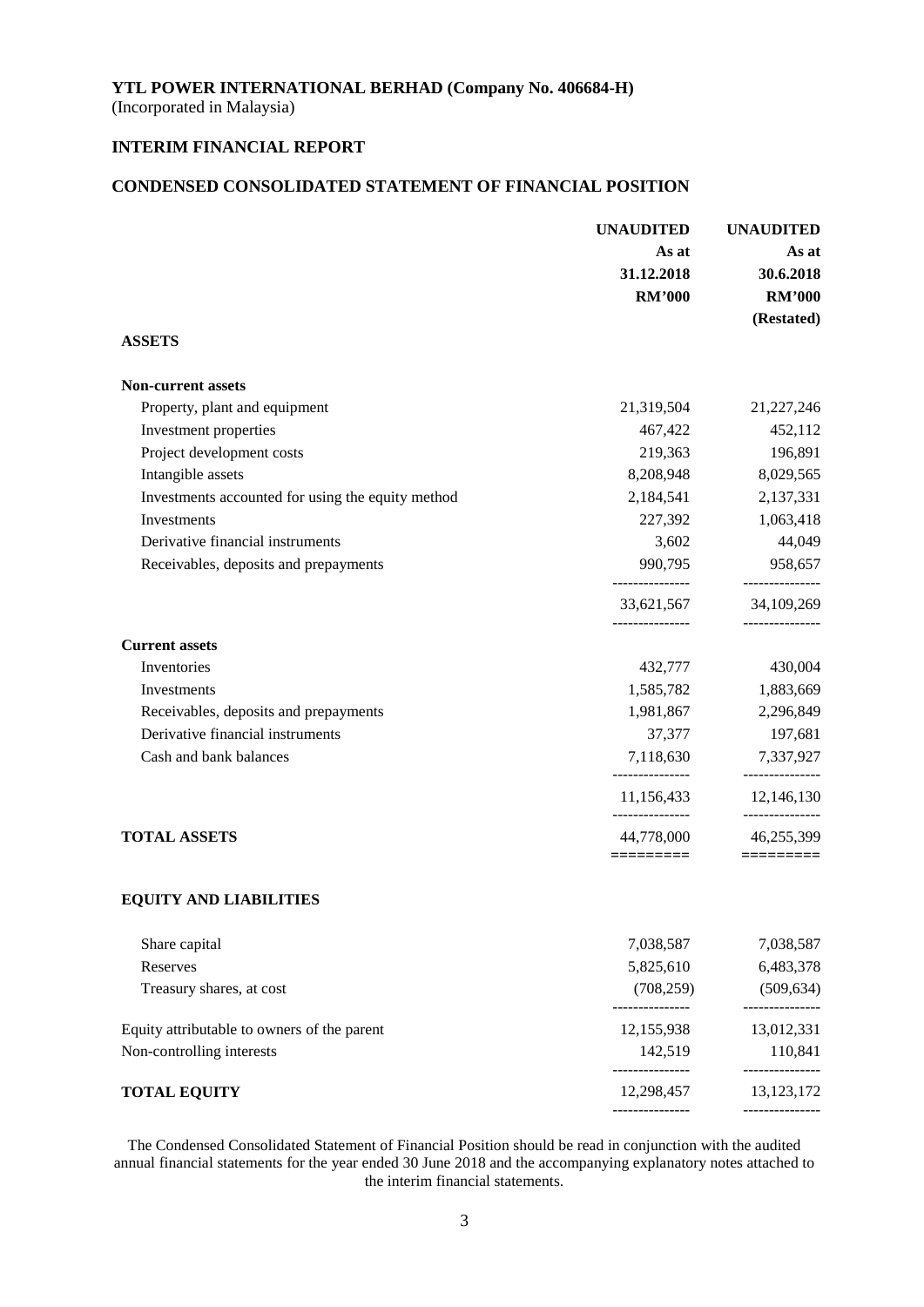(Incorporated in Malaysia)

# **INTERIM FINANCIAL REPORT**

# **CONDENSED CONSOLIDATED STATEMENT OF FINANCIAL POSITION - Continued**

|                                            | <b>UNAUDITED</b><br>As at<br>31.12.2018<br><b>RM'000</b> | <b>UNAUDITED</b><br>As at<br>30.6.2018<br><b>RM'000</b><br>(Restated) |
|--------------------------------------------|----------------------------------------------------------|-----------------------------------------------------------------------|
| <b>LIABILITIES</b>                         |                                                          |                                                                       |
| <b>Non-current liabilities</b>             |                                                          |                                                                       |
| Deferred taxation                          | 1,783,037                                                | 1,788,657                                                             |
| <b>Borrowings</b>                          | 25,736,792                                               | 23,780,022                                                            |
| Post-employment benefit obligations        | 692,356                                                  | 685,509                                                               |
| Grants and contributions                   | 567,298                                                  | 548,493                                                               |
| Derivative financial instruments           | 105,496                                                  | 21,077                                                                |
| Payables                                   | 814,890                                                  | 811,875                                                               |
|                                            | ---------------                                          | ---------------                                                       |
|                                            | 29,699,869<br>_______________                            | 27,635,633<br>---------------                                         |
| <b>Current liabilities</b>                 |                                                          |                                                                       |
| Payables and accrued expenses              | 1,784,527                                                | 2,071,009                                                             |
| Derivative financial instruments           | 262,273                                                  | 19,229                                                                |
| Post-employment benefit obligations        | 5,638                                                    | 1,637                                                                 |
| Taxation                                   | 95,287                                                   | 113,793                                                               |
| <b>Borrowings</b>                          | 631,949                                                  | 3,290,926<br>------------                                             |
|                                            | 2,779,674                                                | 5,496,594                                                             |
| <b>TOTAL LIABILITIES</b>                   | 32,479,543                                               | ---------------<br>33, 132, 227<br>---------------                    |
| <b>TOTAL EQUITY AND LIABILITIES</b>        | 44,778,000                                               | 46,255,399                                                            |
| Net assets per share attributable to       | =========                                                | =========                                                             |
| ordinary equity holders of the parent (RM) | 1.58<br>====                                             | 1.66<br>====                                                          |

The Condensed Consolidated Statement of Financial Position should be read in conjunction with the audited annual financial statements for the year ended 30 June 2018 and the accompanying explanatory notes attached to the interim financial statements.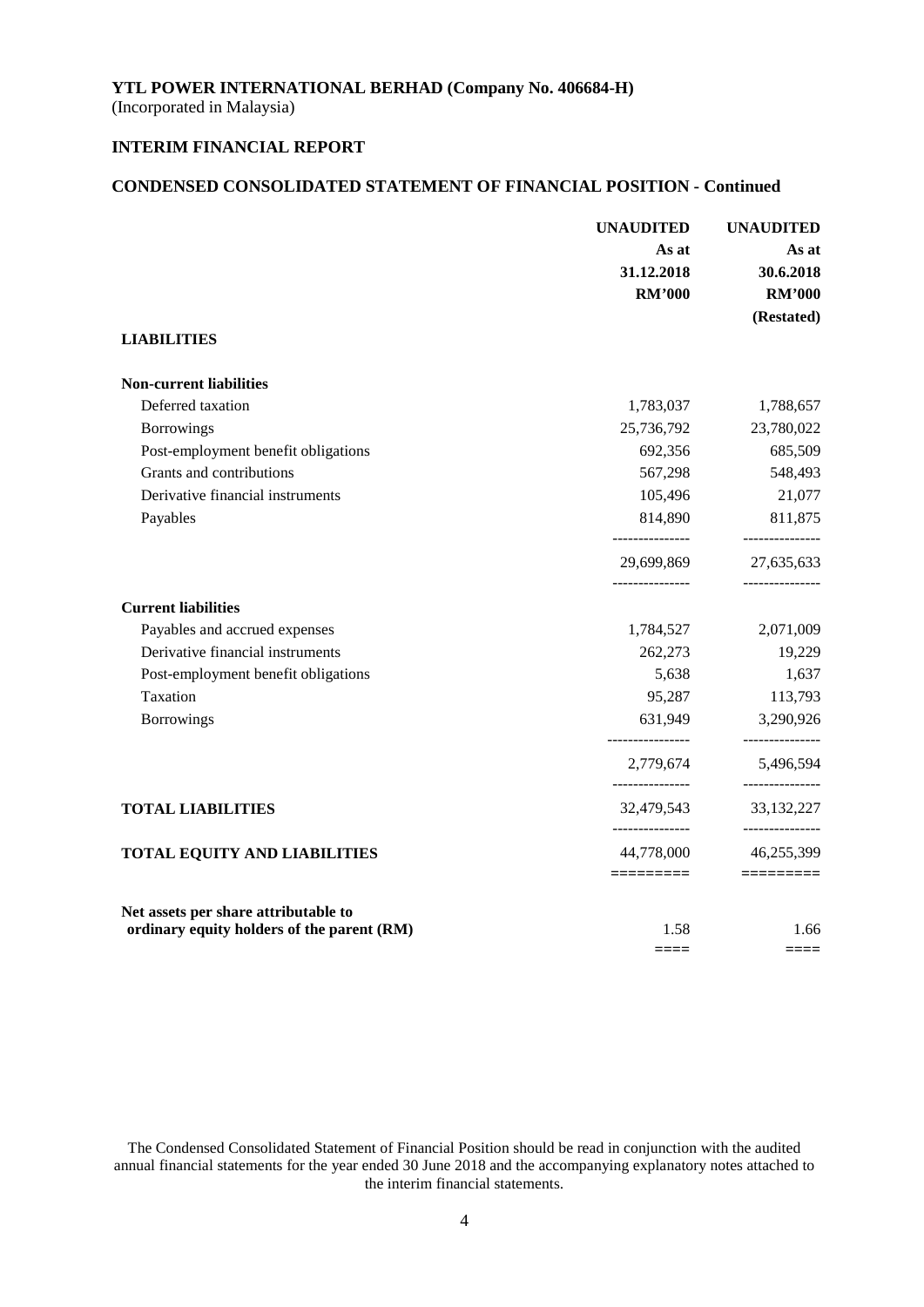## **INTERIM FINANCIAL REPORT**

## **CONDENSED CONSOLIDATED STATEMENT OF CHANGES IN EQUITY FOR THE FINANCIAL PERIOD ENDED 31 DECEMBER 2018**

|                                                                                                                              | <b>Share</b><br>Capital<br><b>RM'000</b> | <b>Merger</b><br>& Other<br><b>Reserves</b><br><b>RM'000</b> | <b>Treasury</b><br><b>Shares</b><br><b>RM'000</b> | <b>Retained</b><br><b>Earnings</b><br><b>RM'000</b> | <b>Total</b><br><b>RM'000</b>        | Non-<br>Controlling<br><b>Interests</b><br><b>RM'000</b> | <b>Total</b><br><b>Equity</b><br><b>RM'000</b> |
|------------------------------------------------------------------------------------------------------------------------------|------------------------------------------|--------------------------------------------------------------|---------------------------------------------------|-----------------------------------------------------|--------------------------------------|----------------------------------------------------------|------------------------------------------------|
| Balance as at 30 June 2018, as previously reported<br>Adjustments from adoption of MFRS 15                                   | 7,038,587<br>-------------               | (1,435,015)<br>-------------                                 | (509, 634)<br>-------------                       | 7,919,190<br>(797)<br>-------------                 | 13,013,128<br>(797)<br>------------- | 111,386<br>(545)<br>-------------                        | 13,124,514<br>(1, 342)<br>-------------        |
| Restated balance as at 1 July 2018                                                                                           | 7,038,587                                | (1,435,015)                                                  | (509, 634)                                        | 7,918,393                                           | 13,012,331                           | 110,841                                                  | 13, 123, 172                                   |
| Profit for the financial period                                                                                              |                                          |                                                              |                                                   | 198,049                                             | 198,049                              | 53,719                                                   | 251,768                                        |
| Other comprehensive (loss)/income for the financial<br>period                                                                | $\overline{\phantom{a}}$                 | (474,770)                                                    |                                                   |                                                     | (474, 770)                           | 16,478                                                   | (458, 292)                                     |
| Total comprehensive (loss)/income for the financial<br>period<br>Effects arising from changes in composition of the<br>Group |                                          | (474,770)                                                    |                                                   | 198,049<br>(13)                                     | (276, 721)<br>(13)                   | 70,197<br>46                                             | (206, 524)<br>33                               |
| Dividends paid to non-controlling interests                                                                                  |                                          |                                                              |                                                   |                                                     |                                      | (38, 565)                                                | (38, 565)                                      |
| Interim dividend paid for the financial year ended<br>30 June 2018                                                           |                                          |                                                              |                                                   | (383,765)                                           | (383,765)                            | $\overline{\phantom{a}}$                                 | (383,765)                                      |
| Share option lapsed                                                                                                          |                                          | (347)                                                        |                                                   | 347                                                 |                                      |                                                          |                                                |
| Share repurchased                                                                                                            |                                          |                                                              | (198, 625)                                        |                                                     | (198, 625)                           |                                                          | (198, 625)                                     |
| Share option expenses                                                                                                        |                                          | 2,731                                                        |                                                   |                                                     | 2,731                                |                                                          | 2,731                                          |
| At 31 December 2018                                                                                                          | 7.038.587<br>========                    | (1.907, 401)<br>========                                     | (708, 259)<br>========                            | 7.733.011<br>========                               | 12.155.938<br>========               | 142.519<br>========                                      | 12,298,457<br>========                         |

The Condensed Consolidated Statement of Changes in Equity should be read in conjunction with the audited annual financial statements for the year ended 30 June 2018 and the accompanying explanatory notes attached to the interim financial statements.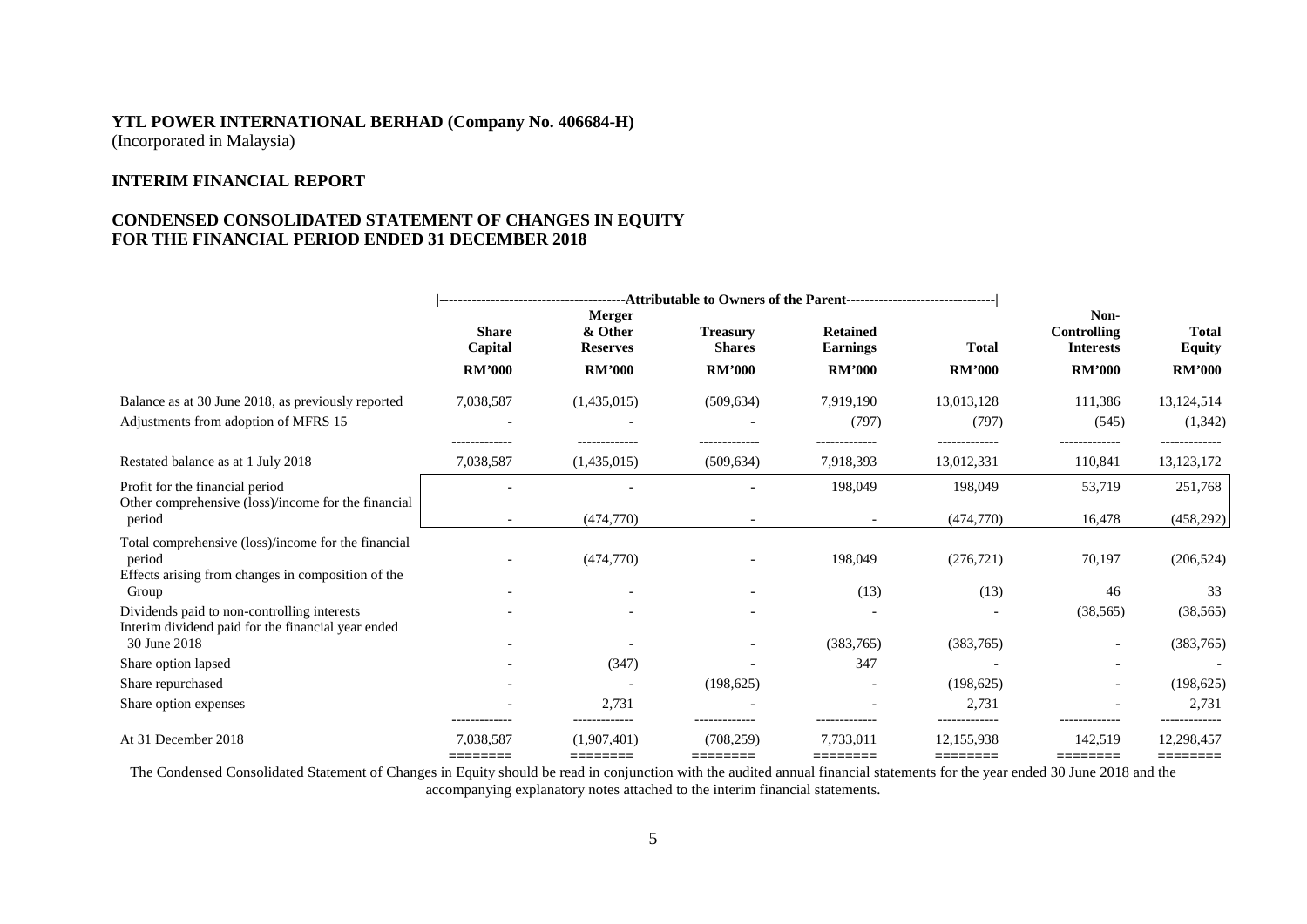## **INTERIM FINANCIAL REPORT**

## **CONDENSED CONSOLIDATED STATEMENT OF CHANGES IN EQUITY FOR THE FINANCIAL PERIOD ENDED 31 DECEMBER 2017**

|                                                                                                   | ------------------------------------Attributable to Owners of the Parent--------------------------- |                          |                                                                        |                       |                             |                                                |                               |
|---------------------------------------------------------------------------------------------------|-----------------------------------------------------------------------------------------------------|--------------------------|------------------------------------------------------------------------|-----------------------|-----------------------------|------------------------------------------------|-------------------------------|
|                                                                                                   | <b>Merger</b><br><b>Share</b><br>& Other<br>Capital<br><b>Reserves</b>                              |                          | <b>Retained</b><br><b>Treasury</b><br><b>Shares</b><br><b>Earnings</b> |                       | <b>Total</b>                | Non-<br><b>Controlling</b><br><b>Interests</b> | <b>Total</b><br><b>Equity</b> |
|                                                                                                   | <b>RM'000</b>                                                                                       | <b>RM'000</b>            | <b>RM'000</b>                                                          | <b>RM'000</b>         | <b>RM'000</b>               | <b>RM'000</b>                                  | <b>RM'000</b>                 |
| Balance as at 30 June 2017, as previously reported<br>Adjustments from adoption of MFRS 15        | 7,019,847                                                                                           | (865, 862)               | (711,308)                                                              | 7,816,148<br>(1,127)  | 13,258,825<br>(1,127)       | 230,855<br>(752)                               | 13,489,680<br>(1,879)         |
| Restated balance as at 1 July 2017                                                                | --------------<br>7,019,847                                                                         | <br>(865, 862)           | -------------<br>(711,308)                                             | 7,815,021             | -------------<br>13,257,698 | -------------<br>230,103                       | -------------<br>13,487,801   |
| Profit for the financial period                                                                   |                                                                                                     |                          |                                                                        | 268,636               | 268,636                     | 50,659                                         | 319,295                       |
| Other comprehensive loss for the financial period                                                 |                                                                                                     | (256, 379)               |                                                                        |                       | (256,379)                   | (39, 326)                                      | (295,705)                     |
| Total comprehensive (loss)/income for the financial period                                        |                                                                                                     | (256, 379)               |                                                                        | 268,636               | 12,257                      | 11,333                                         | 23,590                        |
| Effects arising from changes in composition of the Group                                          |                                                                                                     |                          |                                                                        | 3,393                 | 3,393                       | (23,002)                                       | (19,609)                      |
| Dividends paid to non-controlling interests<br>Interim dividend paid for the financial year ended |                                                                                                     |                          |                                                                        |                       |                             | (75, 384)                                      | (75, 384)                     |
| 30 June 2017                                                                                      |                                                                                                     |                          |                                                                        | (388, 585)            | (388, 585)                  |                                                | (388, 585)                    |
| Issue of share capital                                                                            | 14,905                                                                                              |                          |                                                                        |                       | 14,905                      |                                                | 14,905                        |
| Share dividend                                                                                    |                                                                                                     |                          | 287,705                                                                | (287,705)             |                             |                                                |                               |
| Share option lapsed                                                                               |                                                                                                     | (216)                    |                                                                        | 216                   |                             |                                                |                               |
| Share repurchased                                                                                 |                                                                                                     |                          | (1)                                                                    |                       | (1)                         |                                                | (1)                           |
| Warrants reserves                                                                                 | 1,308<br>-------------                                                                              | (1,308)<br>------------- |                                                                        |                       |                             |                                                |                               |
| Restated balance as at 31 December 2017                                                           | 7.036.060<br>========                                                                               | (1.123.765)<br>========  | (423.604)<br>========                                                  | 7.410.976<br>======== | 12.899.667<br>========      | 143,050<br>========                            | 13.042.717<br>========        |

The Condensed Consolidated Statement of Changes in Equity should be read in conjunction with the audited annual financial statements for the year ended 30 June 2018 and the accompanying explanatory notes attached to the interim financial statements.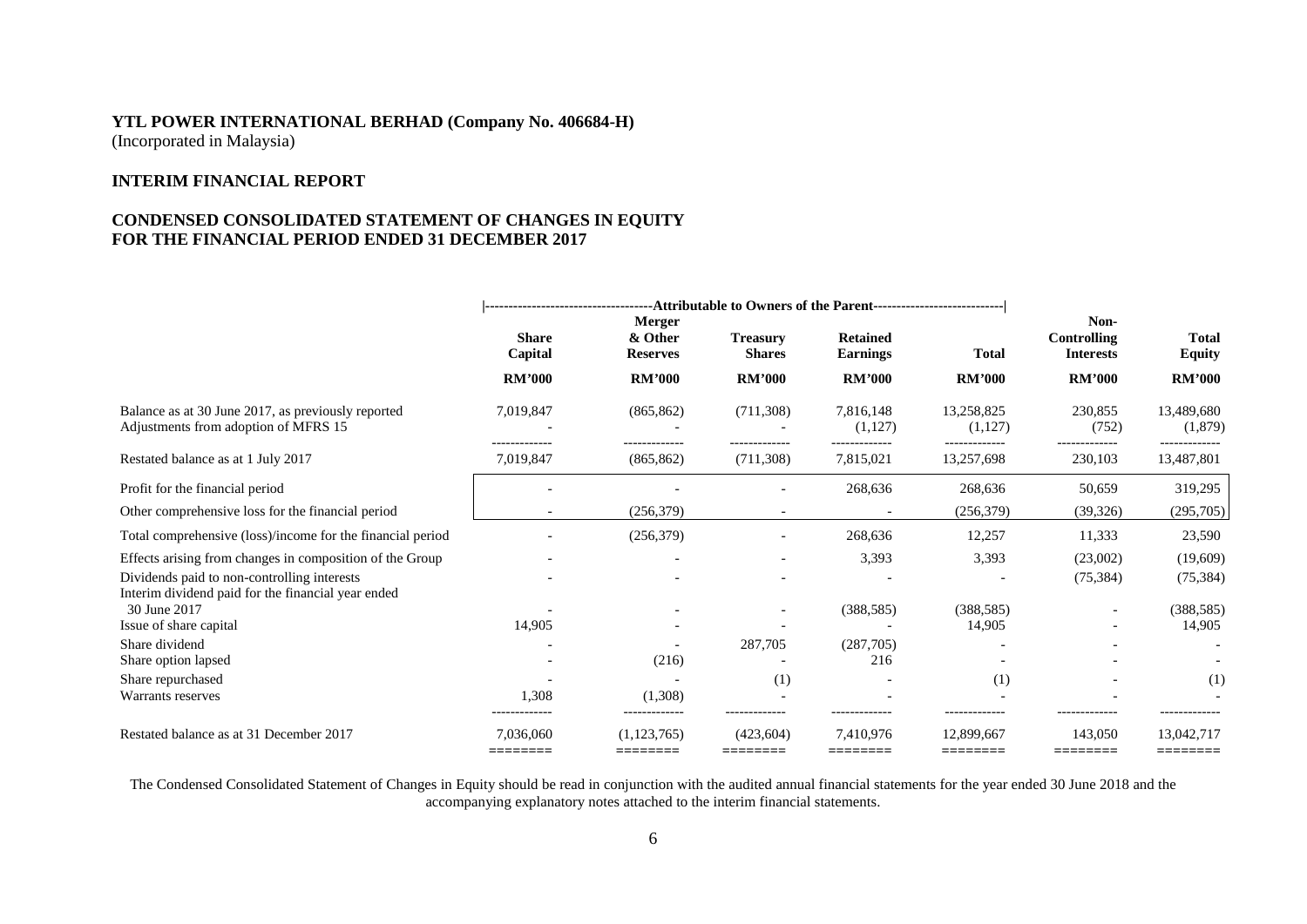(Incorporated in Malaysia)

# **INTERIM FINANCIAL REPORT**

# **CONDENSED CONSOLIDATED STATEMENT OF CASH FLOWS FOR THE FINANCIAL PERIOD ENDED 31 DECEMBER 2018**

|                                                                |               | <b>6 MONTHS ENDED</b> |
|----------------------------------------------------------------|---------------|-----------------------|
|                                                                | 31.12.2018    | 31.12.2017            |
|                                                                | <b>RM'000</b> | <b>RM'000</b>         |
|                                                                |               | (Restated)            |
| <b>Cash flows from operating activities</b>                    |               |                       |
| Profit for the financial period                                | 251,768       | 319,295               |
| Adjustment for:                                                |               |                       |
| Allowance for impairment of associate                          |               | 442                   |
| Allowance for impairment of inventories                        | 635           | 1,807                 |
| Allowance for impairment of receivables (net of reversals)     | 106,495       | 39,600                |
| Amortisation of contract costs                                 | 7,549         | 17,694                |
| Amortisation of deferred income                                | (719)         | (4,527)               |
| Amortisation of grants and contributions                       | (10, 875)     | (11, 479)             |
| Amortisation of intangible assets                              | 3,150         | 3,770                 |
| Depreciation of property, plant and equipment                  | 602,628       | 543,491               |
| Fair value gain on derivatives                                 | (6,032)       |                       |
| Fair value loss/(gain) on investments                          | 2,758         | (2,139)               |
| Interest expense                                               | 571,259       | 544,321               |
| Interest income                                                | (3,938)       | (3,955)               |
| Net gain on disposal of property, plant and equipment          | (5,314)       | (3,360)               |
| Property, plant and equipment written off                      | 2,941         | 12,078                |
| Provision for liabilities and charges                          | 906           | 641                   |
| Provision for post-employment benefit                          | 25,620        | 33,829                |
| Share of profits of investments accounted for using the equity |               |                       |
| method                                                         | (208, 210)    | (198, 944)            |
| Share option expenses                                          | 2,731         |                       |
| Taxation                                                       | 67,993        | 120,364               |
| Unrealised (gain)/loss on foreign exchange                     | (264)         | 5,541                 |
| Other non-cash items                                           | (2, 863)      | (3,031)               |
|                                                                |               |                       |
|                                                                | 1,408,218     | 1,415,438             |
| Changes in working capital:                                    |               |                       |
| Inventories                                                    | 4,428         | (2,148)               |
| Receivables, deposits and prepayments                          | 193,951       | (290, 673)            |
| Payables and accrued expenses                                  | (284, 410)    | 174,274               |
|                                                                | 1,322,187     | 1,296,891             |
| Cash flows from operations                                     |               |                       |
| Interest paid                                                  | (555,361)     | (507, 015)            |
| Payment to post-employment benefit obligations                 | (25,064)      | (23, 401)             |
| Tax paid                                                       | (88, 944)     | (96, 579)             |
| Net cash flows from operating activities                       | 652,818       | 669,896               |
|                                                                |               |                       |

The Condensed Consolidated Statement of Cash Flows should be read in conjunction with the audited annual financial statements for the year ended 30 June 2018 and the accompanying explanatory notes attached to the interim financial statements.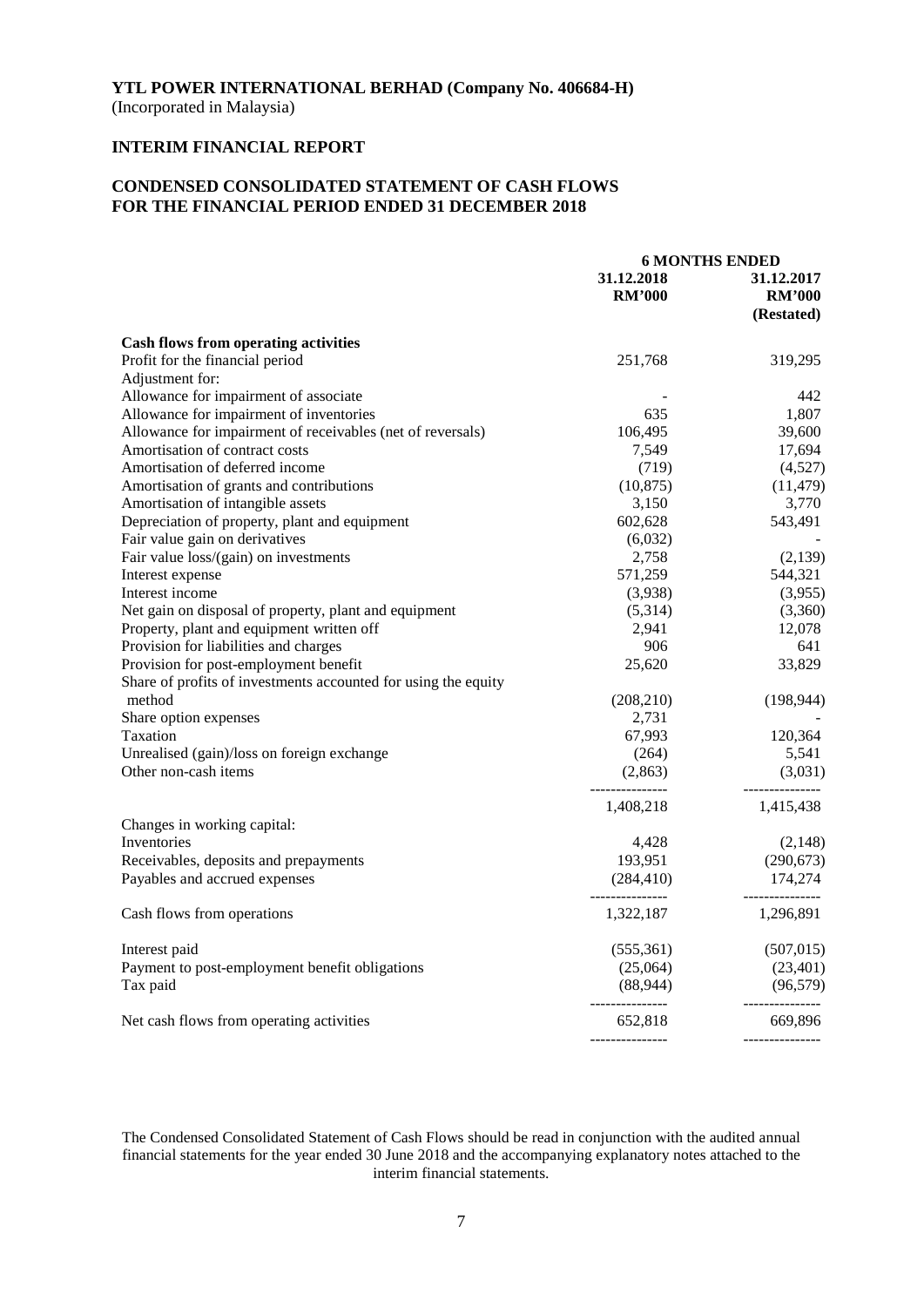(Incorporated in Malaysia)

# **INTERIM FINANCIAL REPORT**

# **CONDENSED CONSOLIDATED STATEMENT OF CASH FLOWS FOR THE FINANCIAL PERIOD ENDED 31 DECEMBER 2018 - Continued**

|                                                                                    |                                | <b>6 MONTHS ENDED</b>          |
|------------------------------------------------------------------------------------|--------------------------------|--------------------------------|
|                                                                                    | 31.12.2018                     | 31.12.2017                     |
|                                                                                    | <b>RM'000</b>                  | <b>RM'000</b>                  |
|                                                                                    |                                | (Restated)                     |
| <b>Cash flows from investing activities</b>                                        |                                |                                |
| Acquisition of a subsidiary                                                        |                                | (19,600)                       |
| Additional investments accounted for using the equity method                       |                                | (442)                          |
| Development expenditure incurred on investment properties                          | (19,286)                       | (22, 443)                      |
| Dividends received                                                                 | 173,451                        | 200,030                        |
| Grants received                                                                    | 31,407                         | 42,812                         |
| Interest received                                                                  | 7,506                          | 7,325                          |
| Maturities of income funds                                                         | 1,125,382                      | 175,304                        |
|                                                                                    |                                |                                |
| Prepayment for land acquisitions                                                   | (7,120)                        | (3,117)                        |
| Proceeds from disposal of property, plant and equipment                            | 5,647                          | 4,719                          |
| Purchase of intangible assets                                                      | (140)                          | (2,103)                        |
| Purchase of property, plant and equipment                                          | (751, 785)                     | (709, 952)                     |
| Shareholder loans                                                                  | (18, 576)<br>---------------   | (18,954)<br>-------------      |
| Net cash flows from/(used in) investing activities                                 | 546,486<br>_______________     | (346, 421)<br>_______________  |
|                                                                                    |                                |                                |
| <b>Cash flows from financing activities</b>                                        |                                |                                |
| Dividends paid                                                                     | (383,765)                      | (388, 585)                     |
| Dividends paid to non-controlling interests                                        | (38, 565)                      | (75, 384)                      |
| Proceeds from borrowings                                                           | 2,152,064                      | 6,406,530                      |
| Proceeds from issue of shares                                                      |                                | 14,905                         |
| Repayment of borrowings                                                            | (3,036,007)                    | (6,986,717)                    |
| Repurchase of own shares                                                           | (198, 625)                     | (1)                            |
| Net cash flows used in financing activities                                        | ---------------<br>(1,504,898) | ---------------<br>(1,029,252) |
|                                                                                    |                                |                                |
| Net changes in cash and cash equivalents                                           | (305, 594)                     | (705, 777)                     |
| Effects of exchange rate changes                                                   | 95,782                         | (247, 422)                     |
| Cash and cash equivalents at beginning of the financial year                       | 7,305,091<br>_______________   | 8,943,033<br>--------------    |
| Cash and cash equivalents at end of the financial period [Note a]                  | 7,095,279                      | 7,989,834                      |
|                                                                                    | =========                      |                                |
| [Note a]<br>Cash and cash equivalents at the end of the financial period comprise: |                                |                                |
|                                                                                    | <b>RM'000</b>                  | <b>RM'000</b>                  |
| Fixed deposits                                                                     | 6,754,702                      | 7,610,717                      |
| Cash and bank balances                                                             | 363,928                        | 386,635                        |
| <b>Bank</b> overdrafts                                                             | (23, 351)                      | (7,518)                        |
| (included within short term borrowing in [Note B9])                                |                                |                                |
|                                                                                    | 7,095,279                      | -----------<br>7,989,834       |
|                                                                                    | =========                      | =========                      |

The Condensed Consolidated Statement of Cash Flows should be read in conjunction with the audited annual financial statements for the year ended 30 June 2018 and the accompanying explanatory notes attached to the interim financial statements.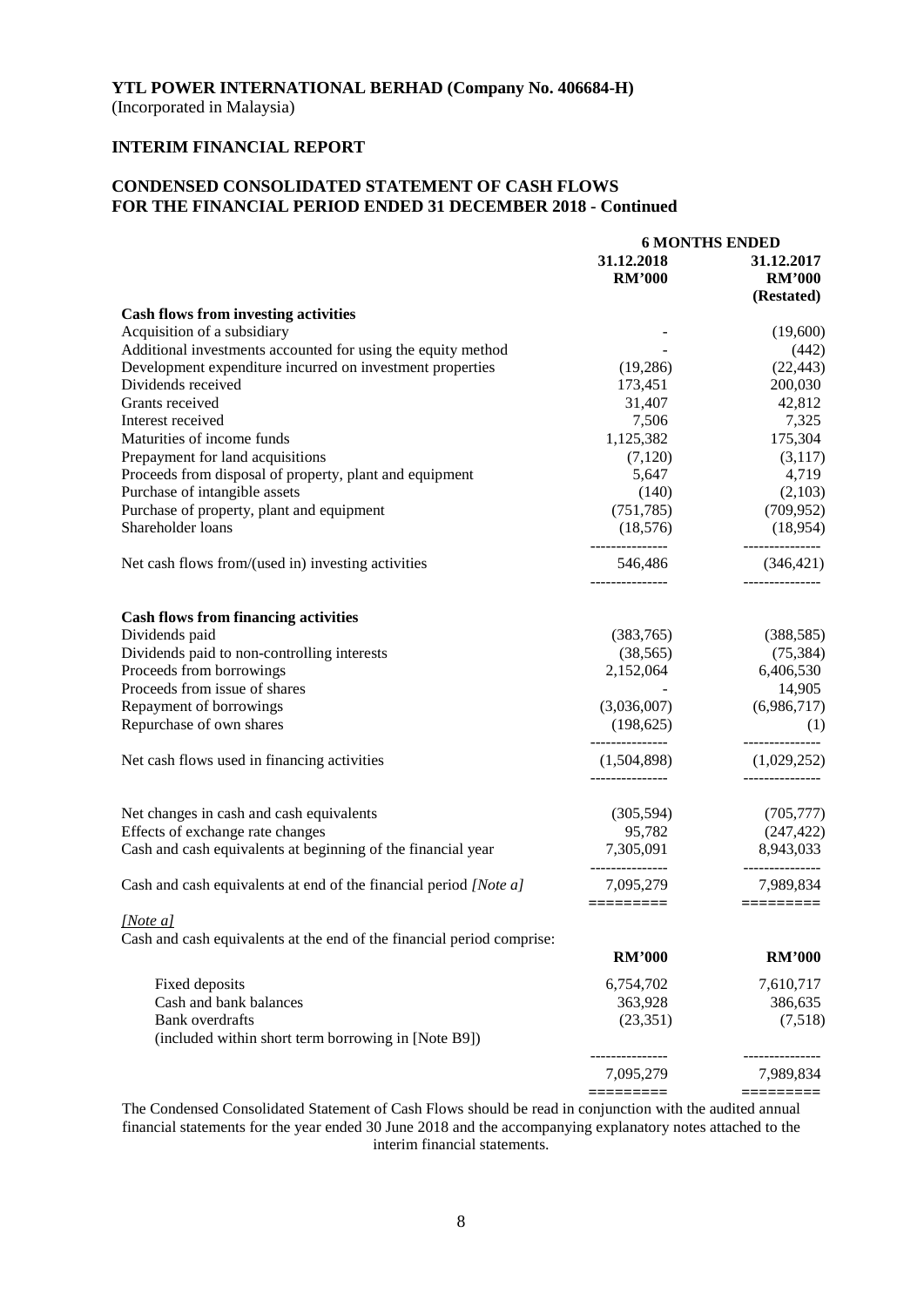(Incorporated in Malaysia)

## **INTERIM FINANCIAL REPORT**

## **PART A – EXPLANATORY NOTES PURSUANT TO MFRS 134**

The interim financial report should be read in conjunction with the audited annual financial statements of the Group for the financial year ended 30 June 2018.

## **A1. Accounting Policies and Methods of Computation**

The interim financial report is unaudited and has been prepared in accordance with Malaysian Financial Reporting Standard ("MFRS") 134: "Interim Financial Reporting" and Chapter 9, part K paragraph 9.22 of the Main Market Listing Requirements of the Bursa Malaysia Securities Berhad ("Bursa Securities").

The explanatory notes contained herein provide an explanation of the events and transactions that are significant to the understanding of the changes in the financial position and performance of the Group since the financial year ended 30 June 2018.

The accounting policies and methods of computations adopted by the Group in this interim financial report are consistent with those adopted in the annual audited financial statements for the financial year ended 30 June 2018, except for changes arises from the adoption of MFRS 9 "Financial Instruments" and MFRS 15 "Revenue from Contracts with Customers" as described below:

#### (a) MFRS 9 "Financial Instruments" (MFRS 9)

MFRS 9 replaces MFRS 139 "Financial Instruments: Recognition and Measurement". The adoption of MFRS 9 has resulted in changes in the accounting policies for recognition, classification and measurement of financial assets and financial liabilities and impairment of financial assets.

MFRS 9 retains but simplifies the mixed measurement model in MFRS 139 and establishes three primary measurement categories for financial assets: amortised cost, fair value through profit or loss and fair value through other comprehensive income ("OCI"). The basis of classification depends on the entity's business model and the cash flow characteristics of the financial asset. Investments in equity instruments are always measured at fair value through profit or loss with an irrevocable option at inception to present changes in fair value in OCI (provided the instrument is not held for trading). A debt instrument is measured at amortised cost only if the entity is holding it to collect contractual cash flows and the cash flows represent principal and interest.

For liabilities, the standard retains most of the MFRS 139 requirements. These include amortised cost accounting for most financial liabilities, with bifurcation of embedded derivatives. The main change is that, in cases where the fair value option is taken for financial liabilities, the part of a fair value change due to an entity's own credit risk is recorded in OCI rather than in the income statement, unless this creates an accounting mismatch.

MFRS 9 introduces an expected credit loss model on impairment that replaces the incurred loss impairment model used in MFRS 139. The expected credit loss model is forwardlooking and eliminates the need for a trigger event to have occurred before credit losses are recognised.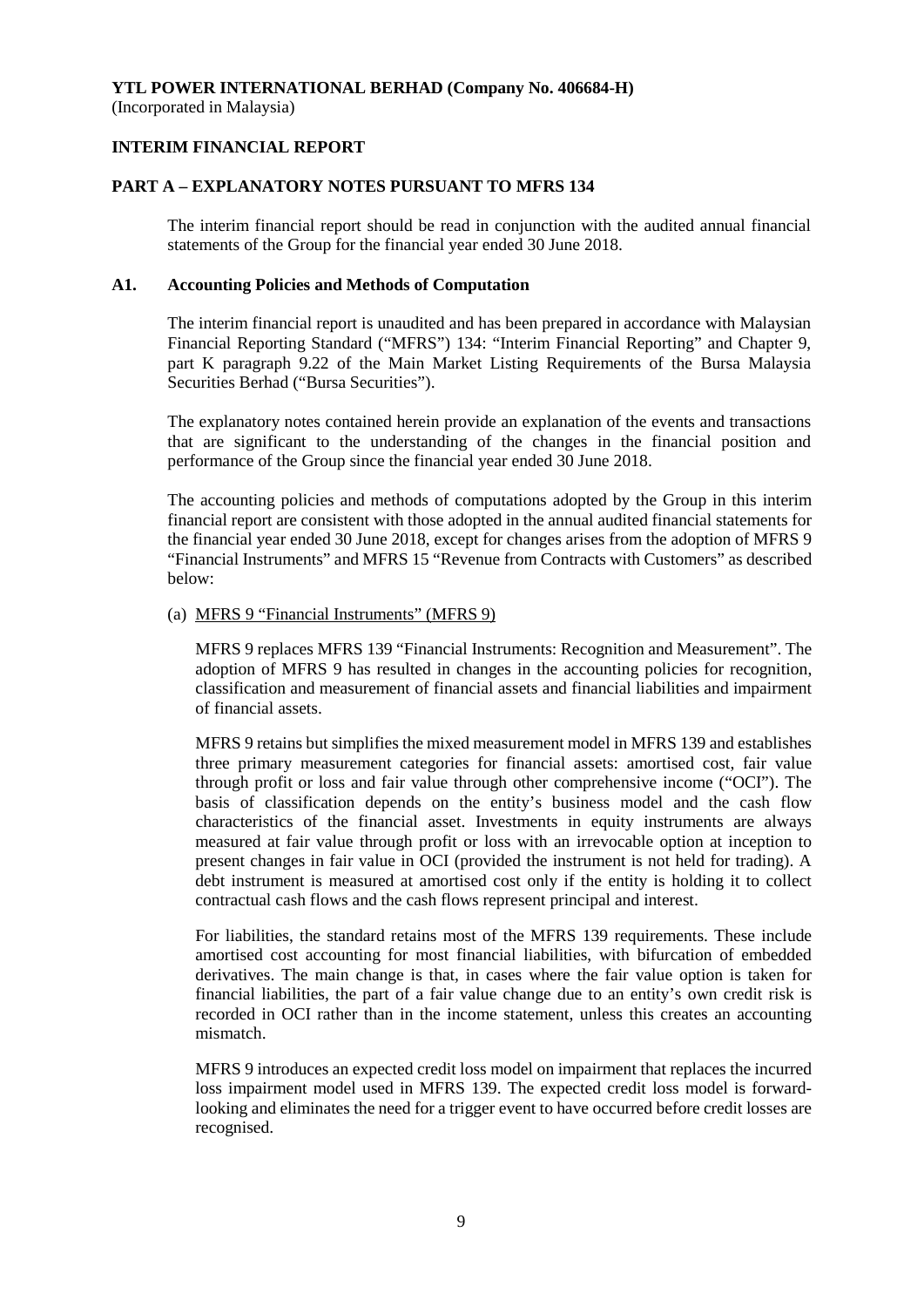**INTERIM FINANCIAL REPORT**

#### **Notes – continued**

(a) MFRS 9 "Financial Instruments" (MFRS 9) (continued)

On the date of initial application, the Group has confirmed that its current hedge relationships will qualify as continuing hedges upon the adoption of MFRS 9. There is no change on classification. As for the ECL impact, the Group has concluded that the impact is immaterial.

#### (b) MFRS 15 "Revenue from Contracts with Customers" (MFRS 15)

The Group has adopted MFRS 15 in the current financial period. The core principle in MFRS 15 is that an entity recognises revenue to depict the transfer of promised goods or services to customers for an amount that reflects the consideration to which the entity expects to be entitled in exchange for those goods or services. Revenue is recognised when a customer obtains control of goods or services, i.e. when the customer has the ability to direct the use of and obtain the benefits from the goods or services.

MFRS 15 has resulted in changes in accounting policies and adjustments to the amounts recognised in the financial statements. The main changes are explained below:

(i) Accounting for sale of device as part of bundled telecommunication service package

MFRS 15 requires devices which the Group promises to transfer as part of a bundled package with mobile telecommunication services to be considered distinct and thus accounted for as a separate performance obligation.

As a result, total consideration received from such a package are allocated to the service and device based on relative stand-alone selling prices. This results in an allocation and early recognition of a portion of telecommunication service revenue as device revenue, an earlier recognition of device subsidy expenses which was capitalised as intangible asset previously and subsequently, a reduction in service revenue throughout the contract period. The recognition of higher device revenue upfront also resulted in recognition of what is known as a contract asset (a receivable arising from the customer contract that has not yet legally come into existence) in the statement of financial position.

(ii) Incremental costs of obtaining a contract

Under MFRS 15, the Group capitalises sales commissions and device costs (for those device which is bundled with fixed line telecommunication service and not distinct performance obligation) as costs of obtaining a contract with a customer when they are incremental and expected to be recovered. These costs are amortised consistently with the transfer of the good or service to the customer.

In accordance with the transitional provisions in MFRS 15, the Group has elected to adopt the full retrospective approach, requiring the restatement of the comparative period presented in the financial statements. Refer to Note  $A1(c)$  for the adjustments made to the comparative figures.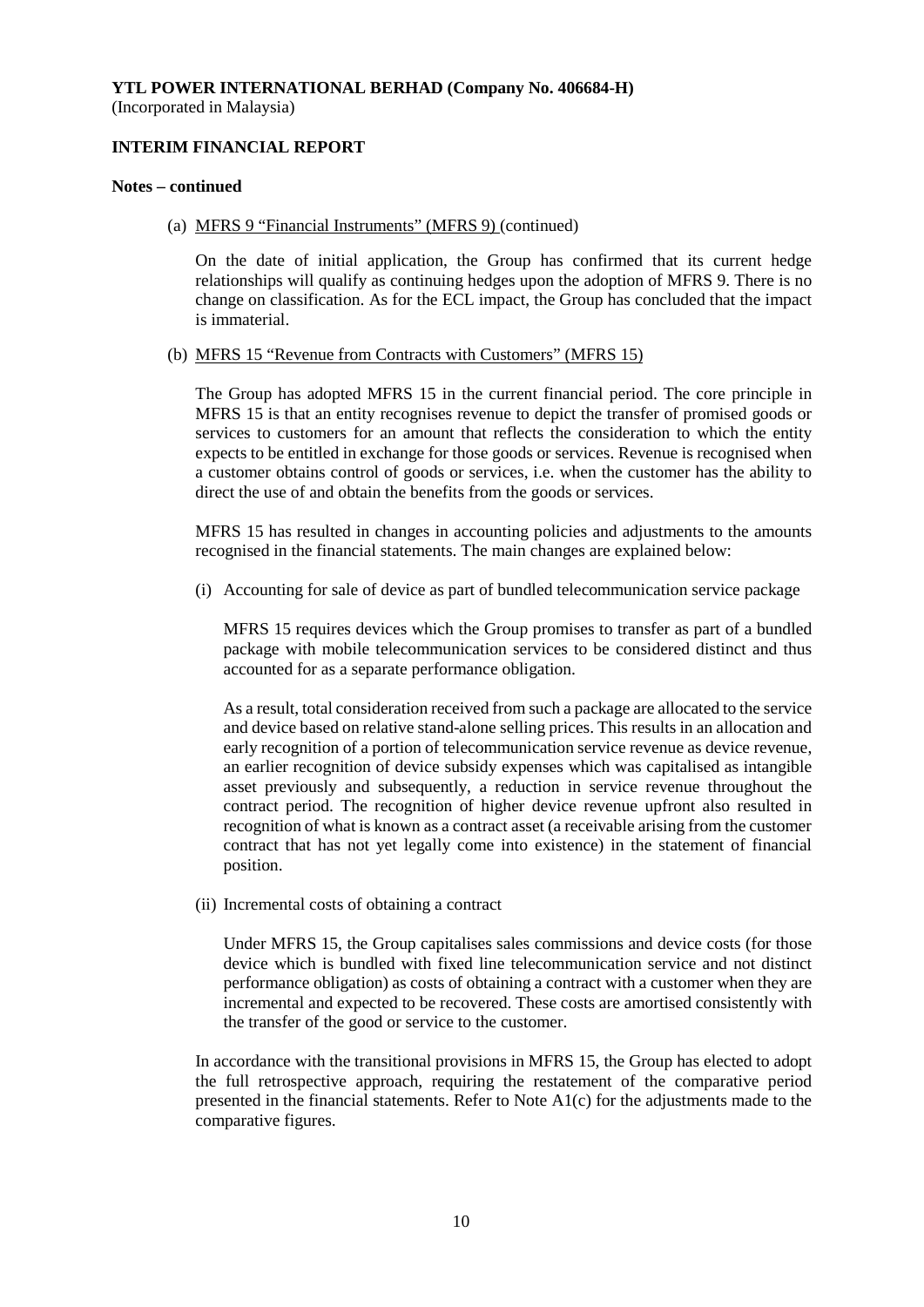(Incorporated in Malaysia)

# **INTERIM FINANCIAL REPORT**

## **Notes - continued**

# (c) Restatement of comparative figures

(i) Reconciliation of consolidated Income Statement

|                                                                        | <b>QUARTER ENDED</b><br>31.12.2017 |                   |                 | <b>6 MONTHS ENDED</b> |                   |                 |  |
|------------------------------------------------------------------------|------------------------------------|-------------------|-----------------|-----------------------|-------------------|-----------------|--|
|                                                                        |                                    |                   |                 |                       | 31.12.2017        |                 |  |
|                                                                        | <b>Previously</b>                  | <b>Effects</b> of |                 | <b>Previously</b>     | <b>Effects</b> of |                 |  |
|                                                                        | <b>Reported</b>                    | <b>MFRS 15</b>    | <b>Restated</b> | <b>Reported</b>       | <b>MFRS 15</b>    | <b>Restated</b> |  |
|                                                                        | <b>RM'000</b>                      | <b>RM'000</b>     | <b>RM'000</b>   | <b>RM'000</b>         | <b>RM'000</b>     | <b>RM'000</b>   |  |
| Revenue                                                                | 2,640,852                          | (7,014)           | 2,633,838       | 5,219,248             | (10,028)          | 5,209,220       |  |
| Cost of sales                                                          | (2, 138, 623)                      | 6,208             | (2,132,415)     | (4,198,700)           | 9,504             | (4,189,196)     |  |
| Gross profit                                                           | 502,229                            | (806)             | 501,423         | 1,020,548             | (524)             | 1,020,024       |  |
| Other operating income                                                 | 10,284                             |                   | 10,284          | 25,756                |                   | 25,756          |  |
| Other operating expenses                                               | (125, 231)                         |                   | (125, 231)      | (260, 744)            |                   | (260, 744)      |  |
| Profit from operations                                                 | 387,282                            | (806)             | 386,476         | 785,560               | (524)             | 785,036         |  |
| Finance costs                                                          | (263,315)                          |                   | (263,315)       | (544, 321)            |                   | (544, 321)      |  |
| Share of profits of investments                                        | 103,348                            |                   | 103,348         | 198,944               |                   | 198,944         |  |
| accounted for using the equity method                                  |                                    |                   |                 |                       |                   |                 |  |
| <b>Profit before taxation</b>                                          | 227,315                            | (806)             | 226,509         | 440,183               | (524)             | 439,659         |  |
| Taxation                                                               | (62, 627)                          |                   | (62, 627)       | (120, 364)            |                   | (120, 364)      |  |
| Profit for the period                                                  | 164,688                            | (806)             | 163,882         | 319,819               | (524)             | 319,295         |  |
| <b>Attributable to:</b>                                                |                                    |                   |                 |                       |                   |                 |  |
| Owners of the parent                                                   | 136,497                            | (484)             | 136,013         | 268,945               | (309)             | 268,636         |  |
| Non-controlling interests                                              | 28,191                             | (322)             | 27,869          | 50,874                | (215)             | 50,659          |  |
|                                                                        | 164,688                            | (806)             | 163,882         | 319,819               | (524)             | 319,295         |  |
| Earnings per share for profit attributable<br>to owners of the parent: |                                    |                   |                 |                       |                   |                 |  |
| Basic (sen)                                                            | 1.74                               |                   | 1.73            | 3.44                  |                   | 3.44            |  |
| Diluted (sen)                                                          | 1.73                               |                   | 1.73            | 3.44                  |                   | 3.43            |  |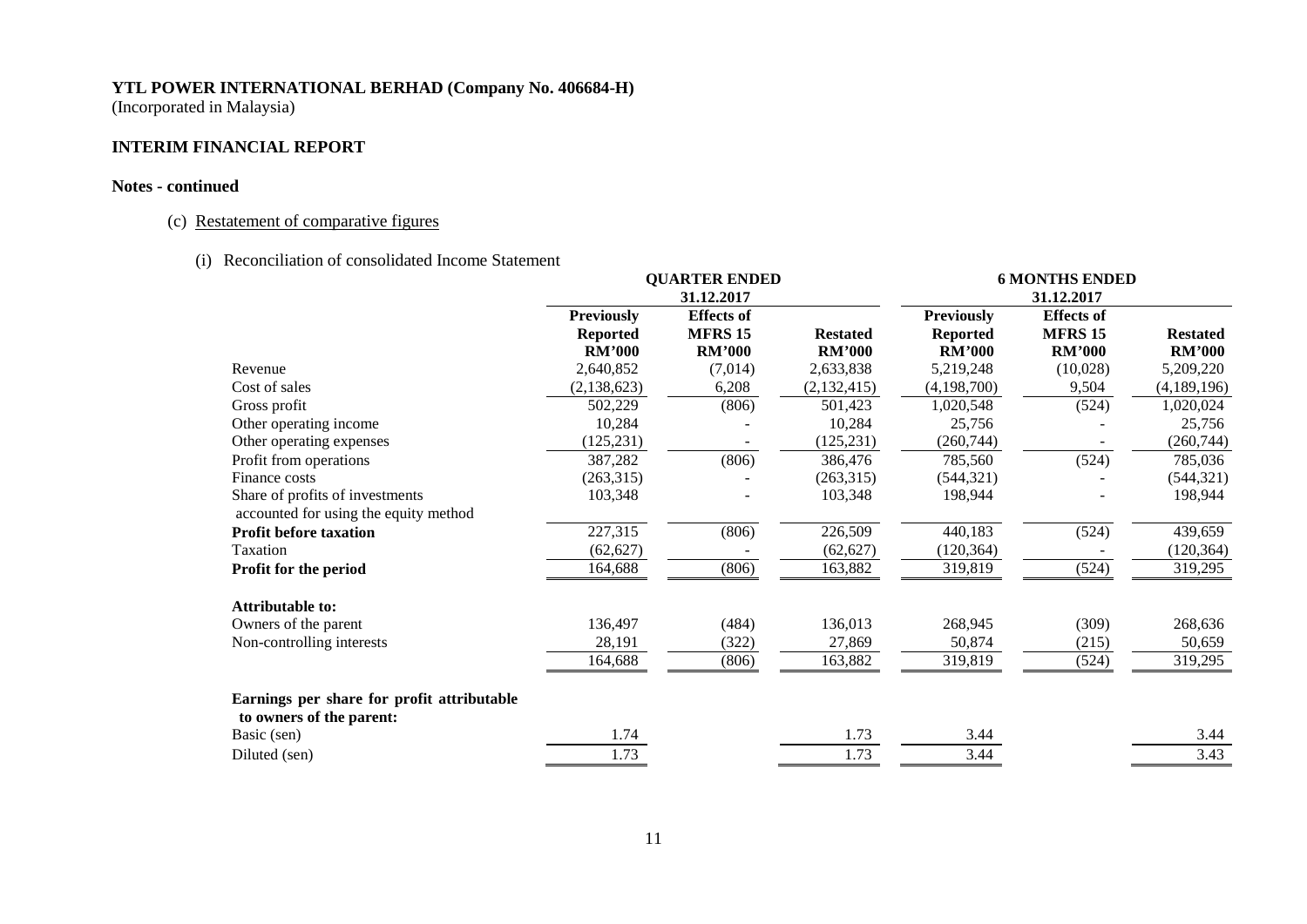# **INTERIM FINANCIAL REPORT**

# **Notes - continued**

- (c) Restatement of comparative figures (continued)
	- (ii) Reconciliation of financial position and equity

|                                                                               | AS AT 30.6.2018               |                                     |                 |  |
|-------------------------------------------------------------------------------|-------------------------------|-------------------------------------|-----------------|--|
|                                                                               | <b>Previously</b><br>reported | <b>Effects</b> of<br><b>MFRS 15</b> | <b>Restated</b> |  |
| <b>ASSETS</b>                                                                 | <b>RM'000</b>                 | <b>RM'000</b>                       | <b>RM'000</b>   |  |
|                                                                               |                               |                                     |                 |  |
| <b>Non-current assets</b>                                                     |                               |                                     |                 |  |
| Intangible assets                                                             | 8,040,576                     | (11, 011)                           | 8,029,565       |  |
| Receivables, deposits and prepayments                                         | 949,497                       | 9,160                               | 958,657         |  |
| Other non-current assets                                                      | 25,121,047                    |                                     | 25, 121, 047    |  |
|                                                                               | 34,111,120                    | (1, 851)                            | 34,109,269      |  |
| <b>Current assets</b>                                                         |                               |                                     |                 |  |
| Receivables, deposits and prepayments                                         | 2,295,541                     | 1,308                               | 2,296,849       |  |
| Other current assets                                                          | 9,849,281                     |                                     | 9,849,281       |  |
|                                                                               | 12,144,822                    | 1,308                               | 12,146,130      |  |
| <b>TOTAL ASSETS</b>                                                           | 46,255,942                    | (543)                               | 46,255,399      |  |
| <b>EQUITY AND LIABILITIES</b>                                                 |                               |                                     |                 |  |
| Share capital                                                                 | 7,038,587                     |                                     | 7,038,587       |  |
| Reserves                                                                      | 6,484,175                     | (797)                               | 6,483,378       |  |
| Treasury shares, at cost                                                      | (509, 634)                    |                                     | (509, 634)      |  |
| Equity attributable to owners of the parent                                   | 13,013,128                    | (797)                               | 13,012,331      |  |
| Non-controlling interests                                                     | 111,386                       | (545)                               | 110,841         |  |
| <b>TOTAL EQUITY</b>                                                           | 13,124,514                    | (1, 342)                            | 13, 123, 172    |  |
| <b>Non-current liabilities</b>                                                | 27,635,633                    |                                     | 27,635,633      |  |
| <b>Current liabilities</b>                                                    |                               |                                     |                 |  |
| Payables and accrued expenses                                                 | 2,070,210                     | 799                                 | 2,071,009       |  |
| Other current liabilities                                                     | 3,425,585                     |                                     | 3,425,585       |  |
|                                                                               | 5,495,795                     | 799                                 | 5,496,594       |  |
| <b>TOTAL LIABILITIES</b>                                                      | 33, 131, 428                  | 799                                 | 33,132,227      |  |
| <b>TOTAL EQUITY AND LIABILITIES</b>                                           | 46,255,942                    | (543)                               | 46,255,399      |  |
| Net assets per share attributable to<br>ordinary equity holders of the parent |                               |                                     |                 |  |
| (RM)                                                                          | 1.66                          |                                     | 1.66            |  |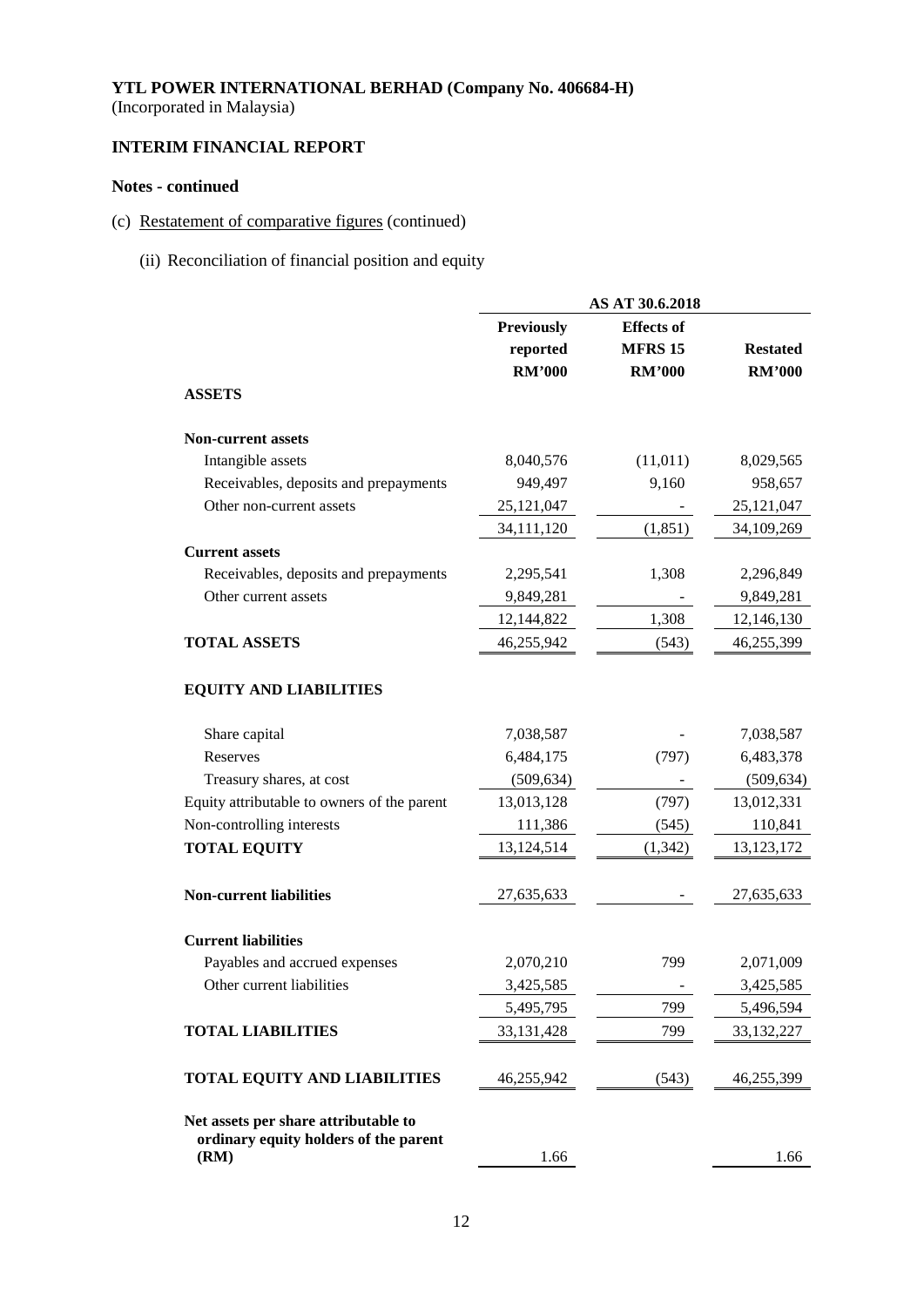(Incorporated in Malaysia)

# **INTERIM FINANCIAL REPORT**

## **Notes - continued**

# (c) Restatement of comparative figures (continued)

(iii)Reconciliation of cash flows

|                                                             | <b>6 MONTHS ENDED</b><br>31.12.2017 |                   |                 |  |
|-------------------------------------------------------------|-------------------------------------|-------------------|-----------------|--|
|                                                             | <b>Previously</b>                   | <b>Effects</b> of |                 |  |
|                                                             | reported                            | <b>MFRS 15</b>    | <b>Restated</b> |  |
|                                                             | <b>RM'000</b>                       | <b>RM'000</b>     | <b>RM'000</b>   |  |
| <b>Cash flows from operating activities</b>                 |                                     |                   |                 |  |
| Profit for the financial period                             | 319,819                             | (524)             | 319,295         |  |
| Adjustment for:                                             |                                     |                   |                 |  |
| Amortisation of contract costs                              |                                     | 17,694            | 17,694          |  |
| Amortisation of intangible assets                           | 26,776                              | (23,006)          | 3,770           |  |
| Other non-cash items                                        | 1,074,679                           |                   | 1,074,679       |  |
|                                                             | 1,421,274                           | (5,836)           | 1,415,438       |  |
| Changes in working capital:                                 |                                     |                   |                 |  |
| Inventories                                                 | (2,148)                             |                   | (2,148)         |  |
| Receivables, deposits and prepayments                       | (287, 636)                          | (3,037)           | (290, 673)      |  |
| Payables and accrued expenses                               | 172,763                             | 1,511             | 174,274         |  |
| Cash flows from operations                                  | 1,304,253                           | (7, 362)          | 1,296,891       |  |
| Other cash flows used in operating activities               | (626,995)                           |                   | (626, 995)      |  |
| Net cash flows from operating activities                    | 677,258                             | (7, 362)          | 669,896         |  |
| <b>Cash flows from investing activities</b>                 |                                     |                   |                 |  |
| Purchase of intangible assets                               | (9, 465)                            | 7,362             | (2,103)         |  |
| Other cash flows used in investing activities               | (344, 318)                          |                   | (344, 318)      |  |
| Net cash flows used in investing activities                 | (353, 783)                          | 7,362             | (346, 421)      |  |
| <b>Cash flows from financing activities</b>                 |                                     |                   |                 |  |
| Net cash flows used in financing activities                 | (1,029,252)                         |                   | (1,029,252)     |  |
| Net changes in cash and cash equivalents                    | (705, 777)                          |                   | (705, 777)      |  |
| Effects of exchange rate changes                            | (247, 422)                          |                   | (247, 422)      |  |
| Cash and cash equivalents at beginning of the               |                                     |                   |                 |  |
| financial year                                              | 8,943,033                           |                   | 8,943,033       |  |
| Cash and cash equivalents at end of the<br>financial period | 7,989,834                           |                   | 7,989,834       |  |

The adoption of MFRSs or amendments to MFRSs which were effective for financial year beginning on or after 1 July 2018 do not have significant financial impact on the Group other than as disclosed above.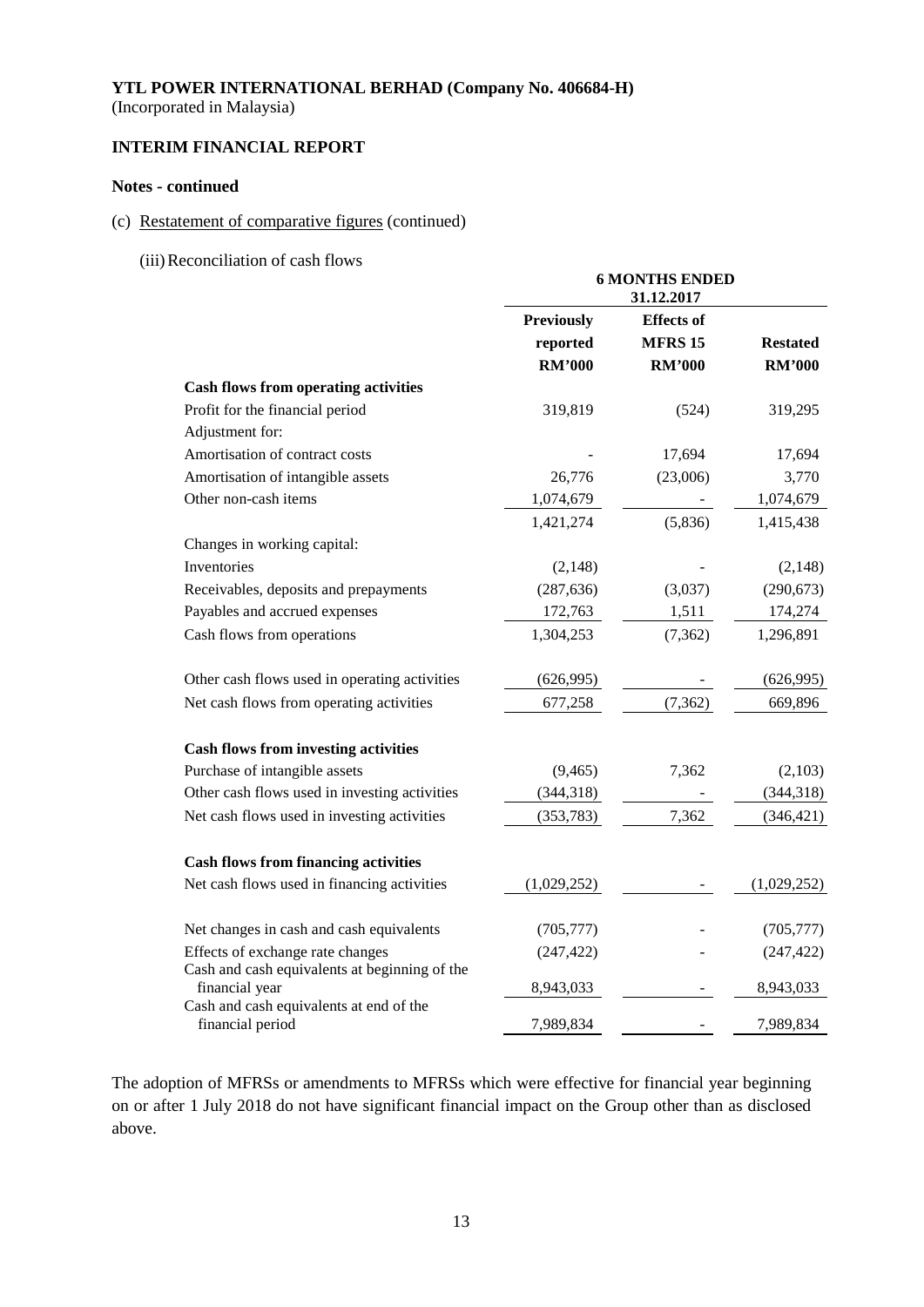## **INTERIM FINANCIAL REPORT**

#### **Notes – continued**

#### **A2. Seasonality or Cyclicality of Operations**

The business operations of the Group are not materially affected by any seasonal or cyclical factor.

## **A3. Disaggregation of revenue**

|                                                                     | <b>Individual Quarter</b>   |                                           |                             | <b>Cumulative Quarter</b>                 |
|---------------------------------------------------------------------|-----------------------------|-------------------------------------------|-----------------------------|-------------------------------------------|
|                                                                     | 31.12.2018<br><b>RM'000</b> | 31.12.2017<br><b>RM'000</b><br>(Restated) | 31.12.2018<br><b>RM'000</b> | 31.12.2017<br><b>RM'000</b><br>(Restated) |
| Sale of electricity                                                 | 1,637,453                   | 1,440,062                                 | 3,216,108                   | 2,787,660                                 |
| Sale of steam                                                       | 57,273                      | 46,644                                    | 109,768                     | 93,648                                    |
| Sale of clean water and<br>treatment and disposal of<br>waste water | 873,632                     | 857,199                                   | 1,720,915                   | 1,716,484                                 |
| Broadband and<br>telecommunications                                 | 211,049                     | 196,366                                   | 405,555                     | 389,729                                   |
| Investment income and<br>others                                     | 147,947                     | 93,567                                    | 278,438                     | 221,699                                   |
| Total                                                               | 2,927,354                   | 2,633,838                                 | 5,730,784                   | 5,209,220                                 |

## **A4. Unusual Items**

For the current financial year to date, there was no item of unusual nature that affects the assets, liabilities, equity, net income or cash flows of the Group.

## **A5. Changes in Estimates of Amounts Reported**

There was no significant change to estimate of amount reported in prior interim periods or prior financial years.

# **[THE REST OF THIS PAGE IS INTENTIONALLY LEFT BLANK]**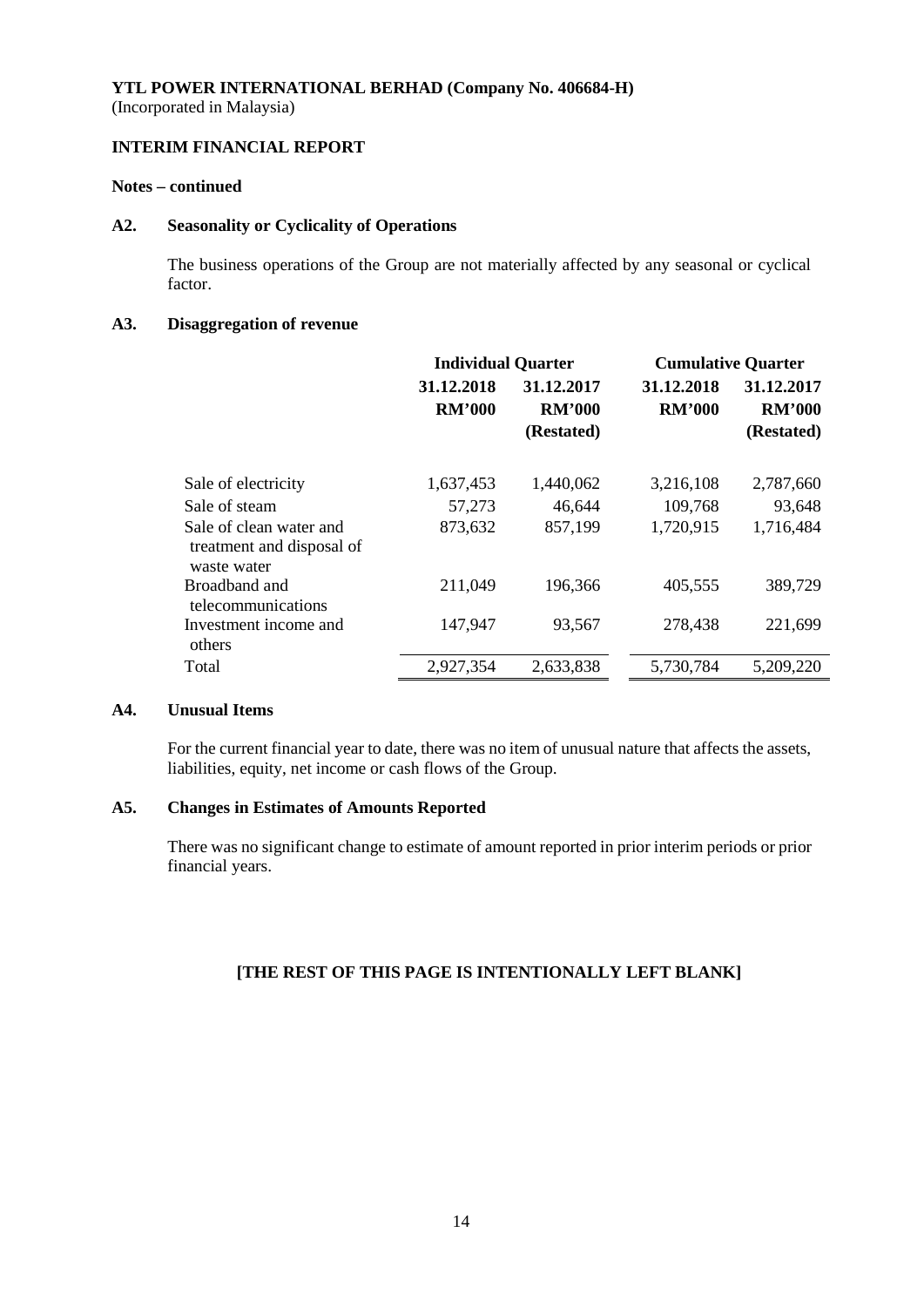# **INTERIM FINANCIAL REPORT**

#### **Notes – continued**

#### **A6. Changes in Debt and Equity Securities**

There was no share issued pursuant to the exercise of employees' share options granted under the Company's Employees Share Option Scheme during the current financial quarter and financial year to date.

A total of 168,188,300 ordinary shares were repurchased from the open market for a total consideration of RM198,624,520 for the current financial year to date. The share buyback transactions were financed by internally generated funds. The shares purchased are held as treasury shares. As at 31 December 2018, the number of treasury shares held was 482,905,712 ordinary shares.

On 24 August 2018, the Company issued two tranche of borrowings amounted to RM500.0 million each totalling RM1.0 billion Medium Term Notes ("MTN") pursuant to a MTN programme of up to RM5.0 billion. The proceeds were utilised on the same day to partially repay the Company's outstanding MTN of RM2.2 billion.

The outstanding debts are as disclosed in Note B9.

## **A7. Dividends Paid**

The following dividend payment was made during the financial period ended 31 December 2018:-  $BMO0$ 

| In respect of the financial year ended 30 June 2018:                                    | KIVI VVV |
|-----------------------------------------------------------------------------------------|----------|
| An interim single tier dividend of 5 sen per ordinary share paid on<br>13 November 2018 | 383.765  |
|                                                                                         |          |

#### **A8. Segment Information**

The Group has five reportable segments as described below:

- a) Power generation (Contracted)
- b) Multi utilities business (Merchant)
- c) Water and sewerage
- d) Mobile broadband network
- e) Investment holding activities

Management monitors the operating results of business segments separately for the purpose of making decisions about resources to be allocated and of assessing performance.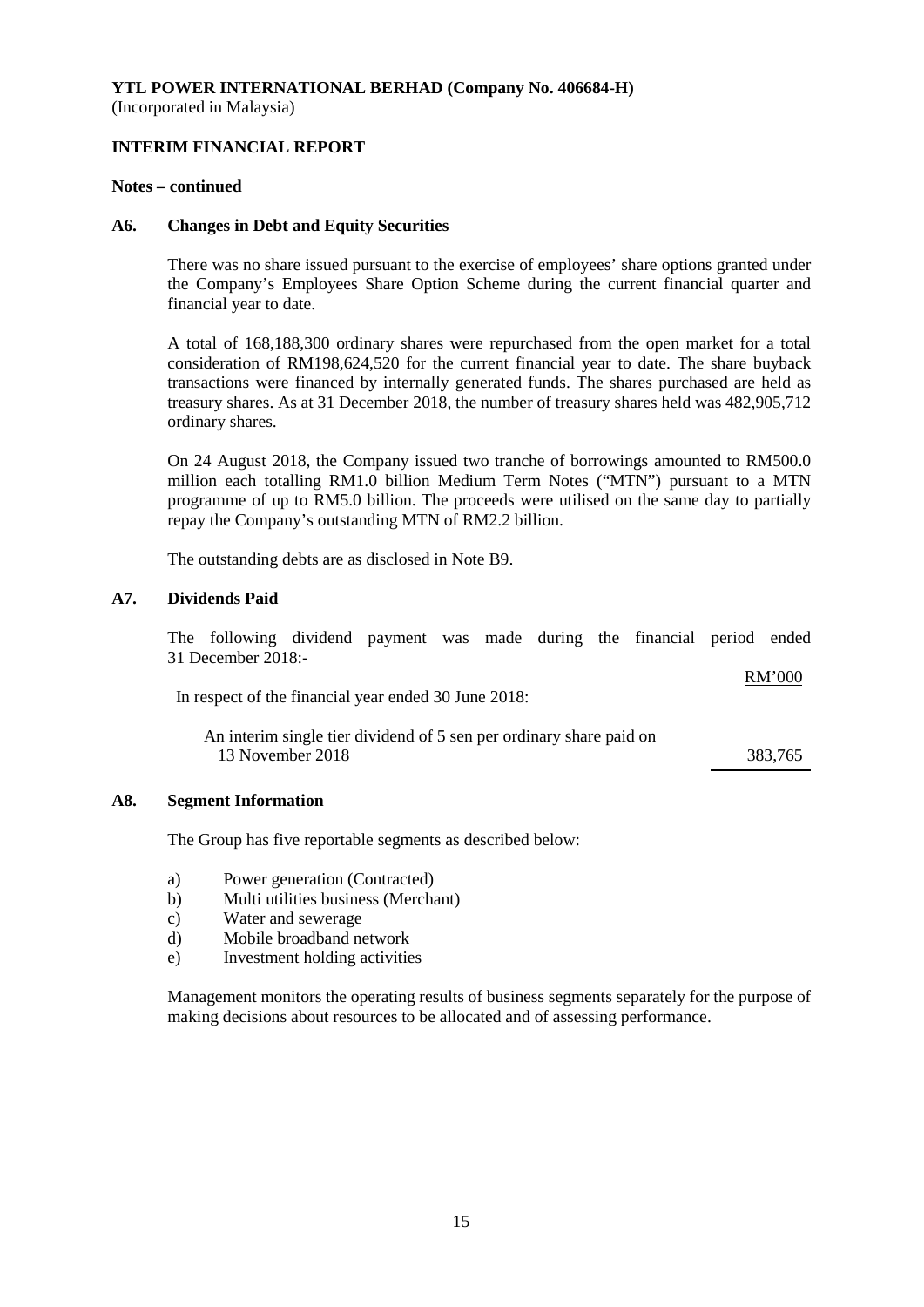(Incorporated in Malaysia)

# **INTERIM FINANCIAL REPORT**

#### **Notes – continued**

Segment information for the financial period ended 31 December 2018:

|                                       | generation<br>(Contracted)<br><b>RM'000</b> | <b>Power</b> Multi utilities<br><b>business</b><br>(Merchant)<br><b>RM'000</b> | Water &<br>sewerage<br><b>RM'000</b> | <b>Mobile</b><br><b>broadband</b><br>network<br><b>RM'000</b> | <b>Investment</b><br>holding<br><b>activities</b><br><b>RM'000</b> | Group<br><b>RM'000</b> |
|---------------------------------------|---------------------------------------------|--------------------------------------------------------------------------------|--------------------------------------|---------------------------------------------------------------|--------------------------------------------------------------------|------------------------|
| <b>Total Revenue</b>                  | 400,615                                     | 3.025.046                                                                      | 1,725,949                            | 407,768                                                       | 206,536                                                            | 5,765,914              |
| Inter-segment<br>elimination          |                                             |                                                                                |                                      | (2,213)                                                       | (32,917)                                                           | (35, 130)              |
| External<br><b>Revenue</b>            | 400,615                                     | 3.025.046                                                                      | 1,725,949                            | 405,555                                                       | 173,619                                                            | 5,730,784              |
| Segment<br>profit/loss)<br>before tax | 26,972                                      | (133,092)                                                                      | 399,727                              | (18,396)                                                      | 44,550                                                             | 319,761                |

Segment information for the financial period ended 31 December 2017 (Restated):

|                                                        | generation<br>(Contracted)<br><b>RM'000</b> | <b>Power</b> Multi utilities<br><b>business</b><br>(Merchant)<br><b>RM'000</b> | Water &<br>sewerage<br><b>RM'000</b> | <b>Mobile</b><br><b>broadband</b><br>network<br><b>RM'000</b> | Investment<br>holding<br>activities<br><b>RM'000</b> | Group<br><b>RM'000</b> |
|--------------------------------------------------------|---------------------------------------------|--------------------------------------------------------------------------------|--------------------------------------|---------------------------------------------------------------|------------------------------------------------------|------------------------|
| <b>Total Revenue</b>                                   | 246,913                                     | 2,725,381                                                                      | 1,720,517                            | 393.699                                                       | 157,929                                              | 5,244,439              |
| Inter-segment<br>elimination                           |                                             |                                                                                |                                      | (3,970)                                                       | (31,249)                                             | (35,219)               |
| <b>External</b><br><b>Revenue</b>                      | 246.913                                     | 2,725,381                                                                      | 1,720,517                            | 389,729                                                       | 126,680                                              | 5,209,220              |
| Segment<br>$(\text{loss})/\text{profit}$<br>before tax | (3,825)                                     | 56,012                                                                         | 422,983                              | (38, 251)                                                     | 2,740                                                | 439,659                |

#### **A9. Events After the Interim Period**

Save for the following, there was no item, transaction or event of a material or unusual nature during the period from the end of the quarter under review to the date of this report:-

YTL Jawa Power Services B.V. ("YTLJPS") has been deregistered from the Netherlands Chamber of Commerce Business Register as from 1 February 2019 followings its merger with YTL Jawa O & M Holdings B.V. in accordance with Title 7, Book 2 of the Dutch Civil Code. YTLJPS has then ceased to be an indirect wholly-owned subsidiary of the Company.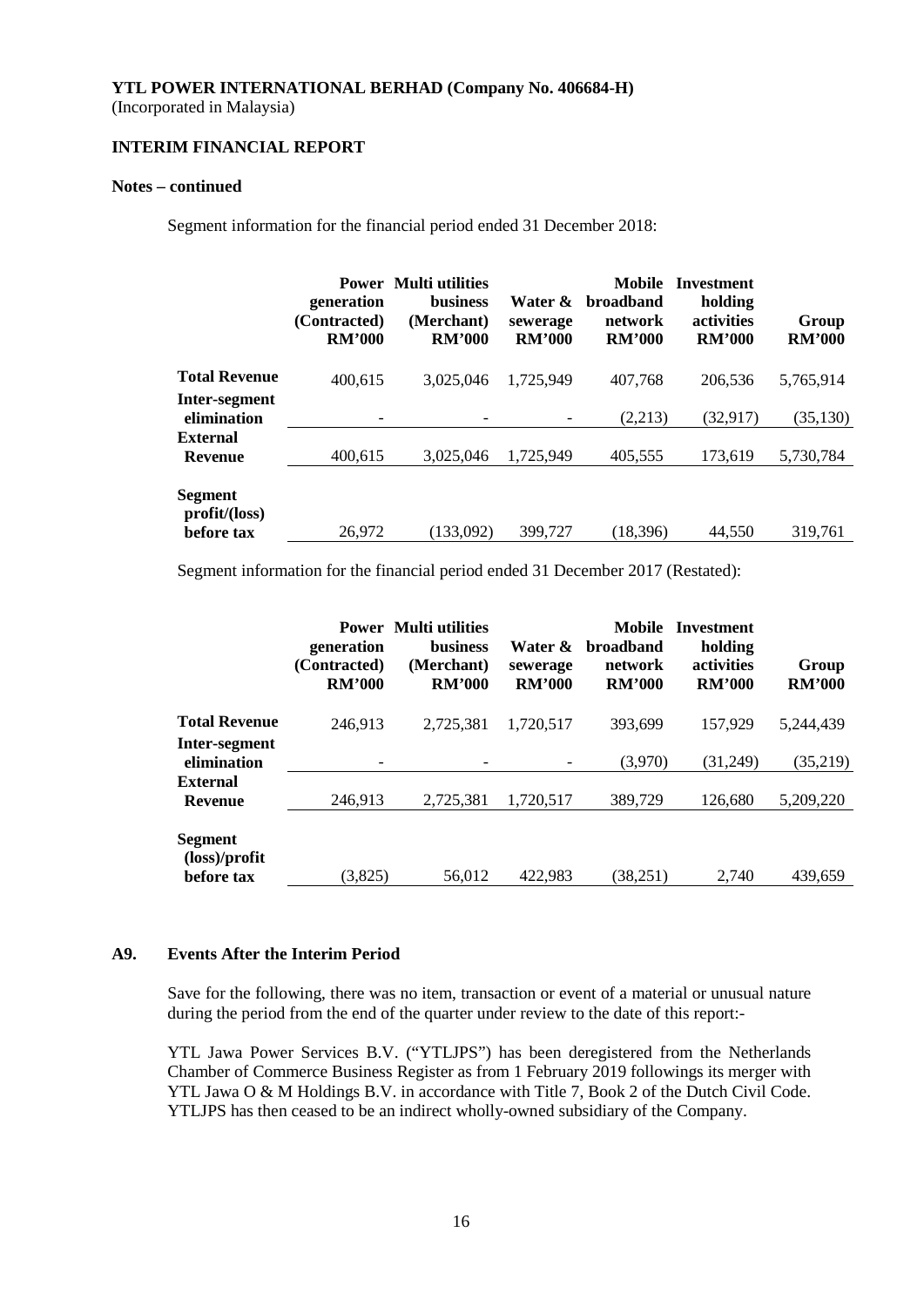# **INTERIM FINANCIAL REPORT**

#### **Notes – continued**

#### **A10. Changes in the Composition of the Group**

There were no changes in the composition of the Group for the current financial period ended 31 December 2018, including business combinations, obtaining or losing control of subsidiaries and long-term investments, restructurings and discontinuing operations save for the following:

(i) On 9 July 2018, Yakin Telesel Sdn. Bhd. ("Yakin Telesel") increased its share capital from RM1.00 to RM100,000.00 via an issuance of additional 99,999 ordinary shares. KJS Alunan Sdn. Bhd. ("KJS Alunan") and Menteri Besar Selangor (Pemerbadanan) subscribed for 69,999 ordinary shares and 30,000 ordinary shares respectively in Yakin Telesel, at an issue price of RM1.00 per share in cash.

As a result, Yakin Telesel became a 70%-owned subsidiary of KJS Alunan and remain an indirect subsidiary of the Company.

(ii) On 9 August 2018, KJS Alunan increased its share capital from RM1.00 to RM10,000.00 via an issuance of additional 9,999 ordinary shares. Konsortium Jaringan Selangor Sdn. Bhd. ("Konsortium Jaringan") and Alunan Media Sdn. Bhd. subscribed for 6,999 ordinary shares and 3,000 ordinary shares respectively in KJS Alunan, at an issue price of RM1.00 per share in cash.

As a result, KJS Alunan became a 70%-owned subsidiary of Konsortium Jaringan and remain an indirect subsidiary of the Company.

## **A11. Changes in Contingent Liabilities**

There were no material changes in the contingent liabilities of the Group since the last financial year ended 30 June 2018.

## **[THE REST OF THIS PAGE IS INTENTIONALLY LEFT BLANK]**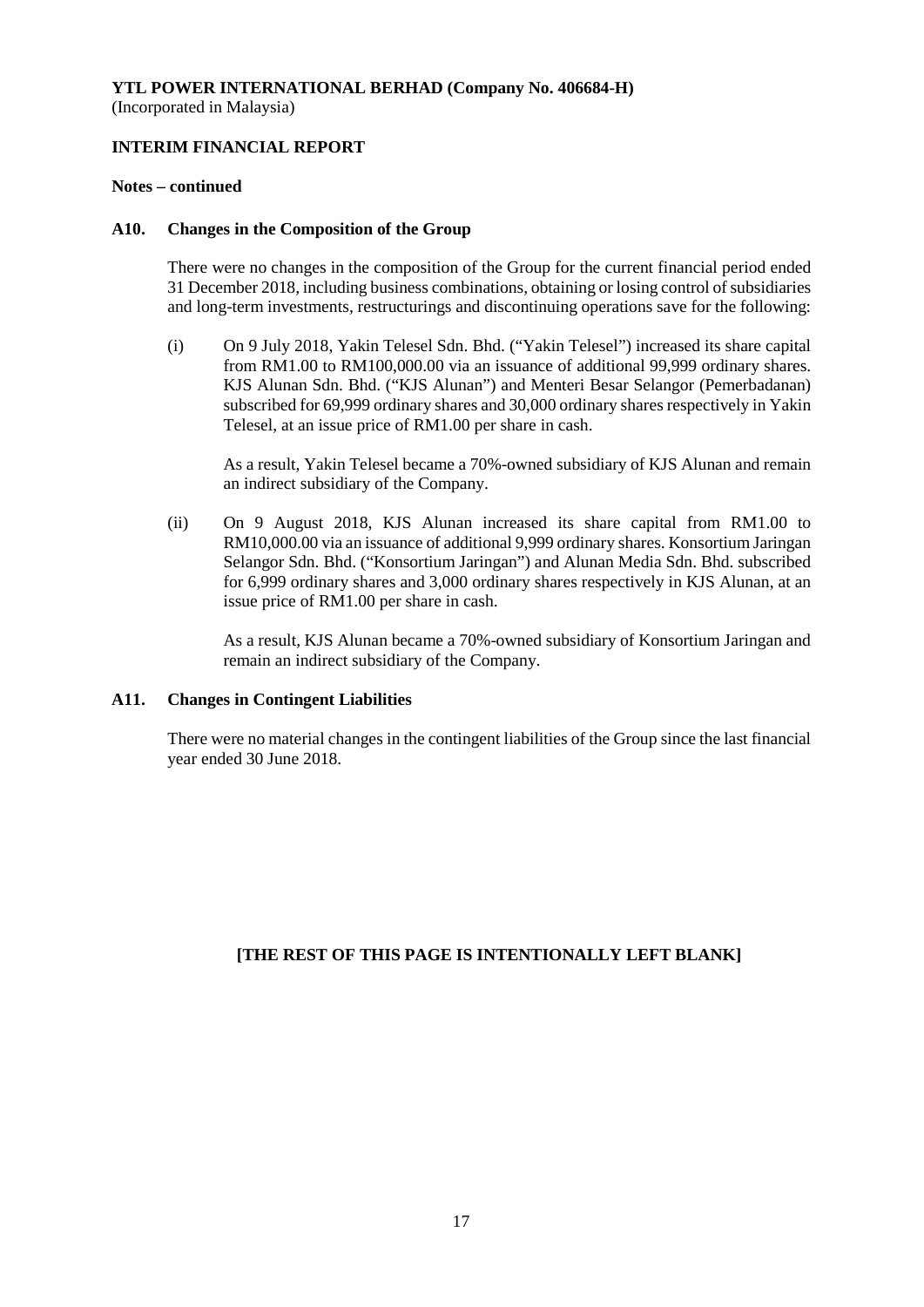# **INTERIM FINANCIAL REPORT**

#### **Notes – continued**

## **A12. Fair value measurement**

The Group measures fair value using the following fair value hierarchy that reflects the significance of the input used in making the measurements:

- a) Level 1 quoted price (unadjusted) in active market for identical assets or liabilities;
- b) Level 2 inputs other than quoted prices included within Level 1 that are observable for the assets or liabilities, either directly (that is, as prices) or indirectly (that is, derived from prices); and
- c) Level 3 inputs for the assets or liabilities that are not based on observable market data (unobservable inputs).

The following table presents the Group's assets and liabilities that are measured at fair value as at:

|                                                                | Level 1<br>RM'000 | Level 2<br><b>RM'000</b> | Level 3<br>RM'000 | Total<br>RM'000 |
|----------------------------------------------------------------|-------------------|--------------------------|-------------------|-----------------|
| 31.12.2018                                                     |                   |                          |                   |                 |
| <b>Assets</b>                                                  |                   |                          |                   |                 |
| Financial assets at fair value through                         |                   |                          |                   |                 |
| profit or loss:                                                |                   |                          |                   |                 |
| - Trading derivatives                                          |                   | 4,517                    |                   | 4,517           |
| - Income funds                                                 |                   | 1,585,782                |                   | 1,585,782       |
| - Equity investments                                           |                   | 3,802                    |                   | 3,802           |
| Available-for-sale                                             | 55,416            | 45                       | 168,129           | 223,590         |
| Derivatives used for hedging                                   |                   | 36,462                   |                   | 36,462          |
| Total assets                                                   | 55,416            | 1,630,608                | 168,129           | 1,854,153       |
| <b>Liabilities</b>                                             |                   |                          |                   |                 |
| Financial liabilities at fair value through<br>profit or loss: |                   |                          |                   |                 |
| - Currency options contracts                                   | 12,936            |                          |                   | 12,936          |
| - Trading derivatives                                          |                   | 659                      |                   | 659             |
| Derivatives used for hedging                                   |                   | 354,174                  |                   | 354,174         |
| <b>Total liabilities</b>                                       | 12,936            | 354,833                  |                   | 367,769         |

## **[THE REST OF THIS PAGE IS INTENTIONALLY LEFT BLANK]**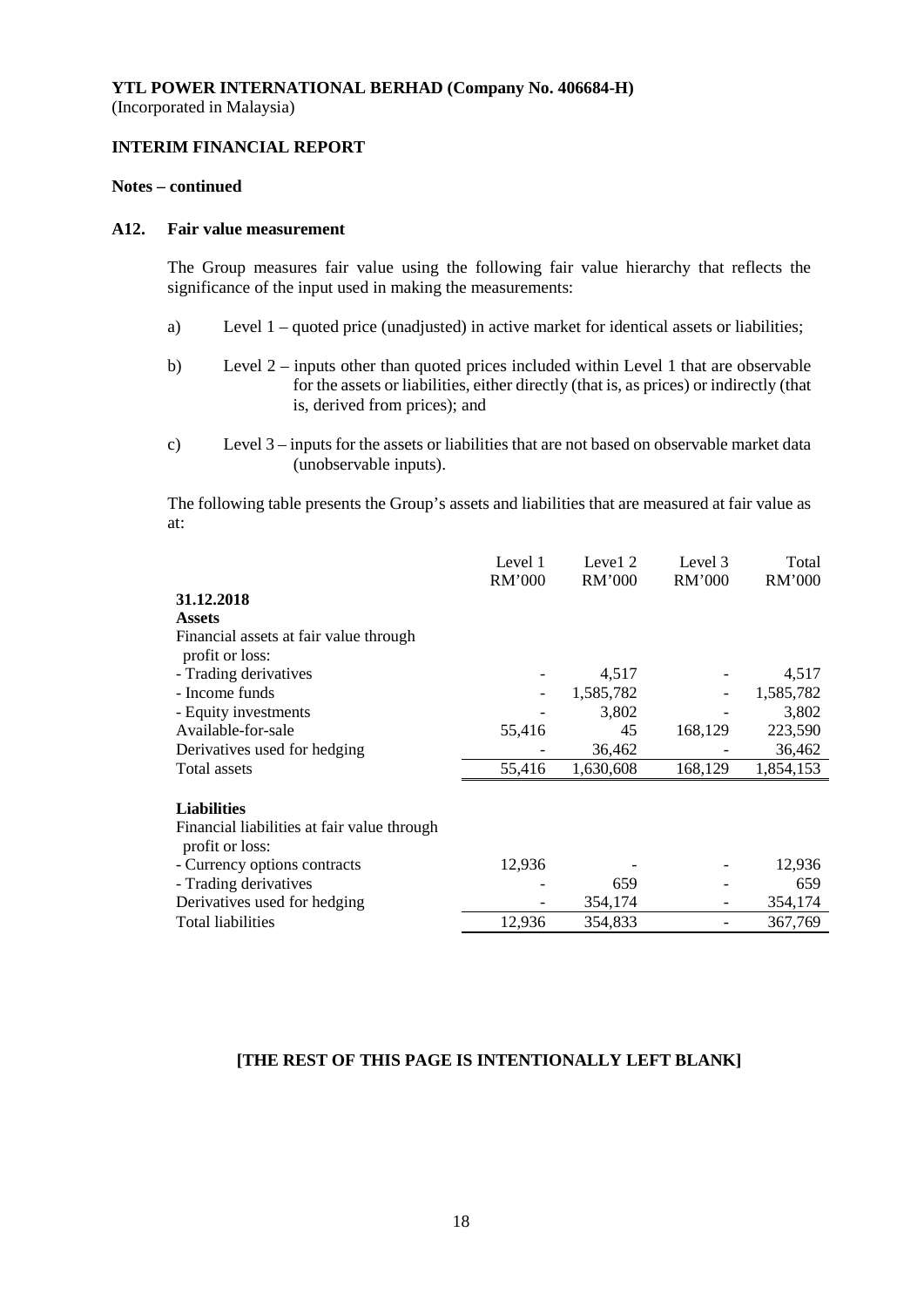(Incorporated in Malaysia)

## **INTERIM FINANCIAL REPORT**

## **PART B – EXPLANATORY NOTES PURSUANT TO APPENDIX 9B OF THE LISTING REQUIREMENTS OF BURSA MALAYSIA SECURITIES BERHAD**

### **B1. Review of the Results**

The comparison of the results is tabulated below:

|                                      | <b>Individual Quarter</b> |               | <b>Variance</b> | <b>Cumulative Quarter</b> |               | <b>Variance</b> |
|--------------------------------------|---------------------------|---------------|-----------------|---------------------------|---------------|-----------------|
|                                      | 31.12.2018                | 31.12.2017    | $\frac{0}{0}$   | 31.12.2018                | 31.12.2017    | $\frac{6}{6}$   |
|                                      | <b>RM'000</b>             | <b>RM'000</b> | $+/-$           | <b>RM'000</b>             | <b>RM'000</b> | $+/-$           |
|                                      |                           | (Restated)    |                 |                           | (Restated)    |                 |
| <b>Revenue</b>                       |                           |               |                 |                           |               |                 |
| Power generation (Contracted)        | 192,655                   | 197,127       | $-2.3$          | 400,615                   | 246,913       | $+62.2$         |
| Multi utilities business (Merchant)  | 1,554,204                 | 1,324,301     | $+17.4$         | 3,025,046                 | 2,725,381     | $+11.0$         |
| Water & sewerage                     | 876,050                   | 859,116       | $+2.0$          | 1,725,949                 | 1,720,517     | $+0.3$          |
| Mobile broadband network             | 211,049                   | 196,366       | $+7.5$          | 405,555                   | 389,729       | $+4.1$          |
| Investment holding activities        | 93,396                    | 56,928        | $+64.1$         | 173,619                   | 126,680       | $+37.1$         |
|                                      | 2,927,354                 | 2,633,838     | $+11.1$         | 5,730,784                 | 5,209,220     | $+10.0$         |
| <b>Profit/(Loss)</b> before taxation |                           |               |                 |                           |               |                 |
| Power generation (Contracted)        | 12,898                    | 14,421        | $-10.6$         | 26,972                    | (3,825)       | $+805.2$        |
| Multi utilities business (Merchant)  | (117, 232)                | 29,620        | $-495.8$        | (133,092)                 | 56,012        | $-337.6$        |
| Water & sewerage                     | 199,238                   | 202,275       | $-1.5$          | 399,727                   | 422,983       | $-5.5$          |
| Mobile broadband network             | (10, 122)                 | (20,912)      | $+51.6$         | (18, 396)                 | (38, 251)     | $+51.9$         |
| Investment holding activities        | 44,236                    | 1,105         | $+3,903.3$      | 44,550                    | 2,740         | $+1,525.9$      |
|                                      | 129,018                   | 226,509       | $-43.0$         | 319,761                   | 439,659       | $-27.3$         |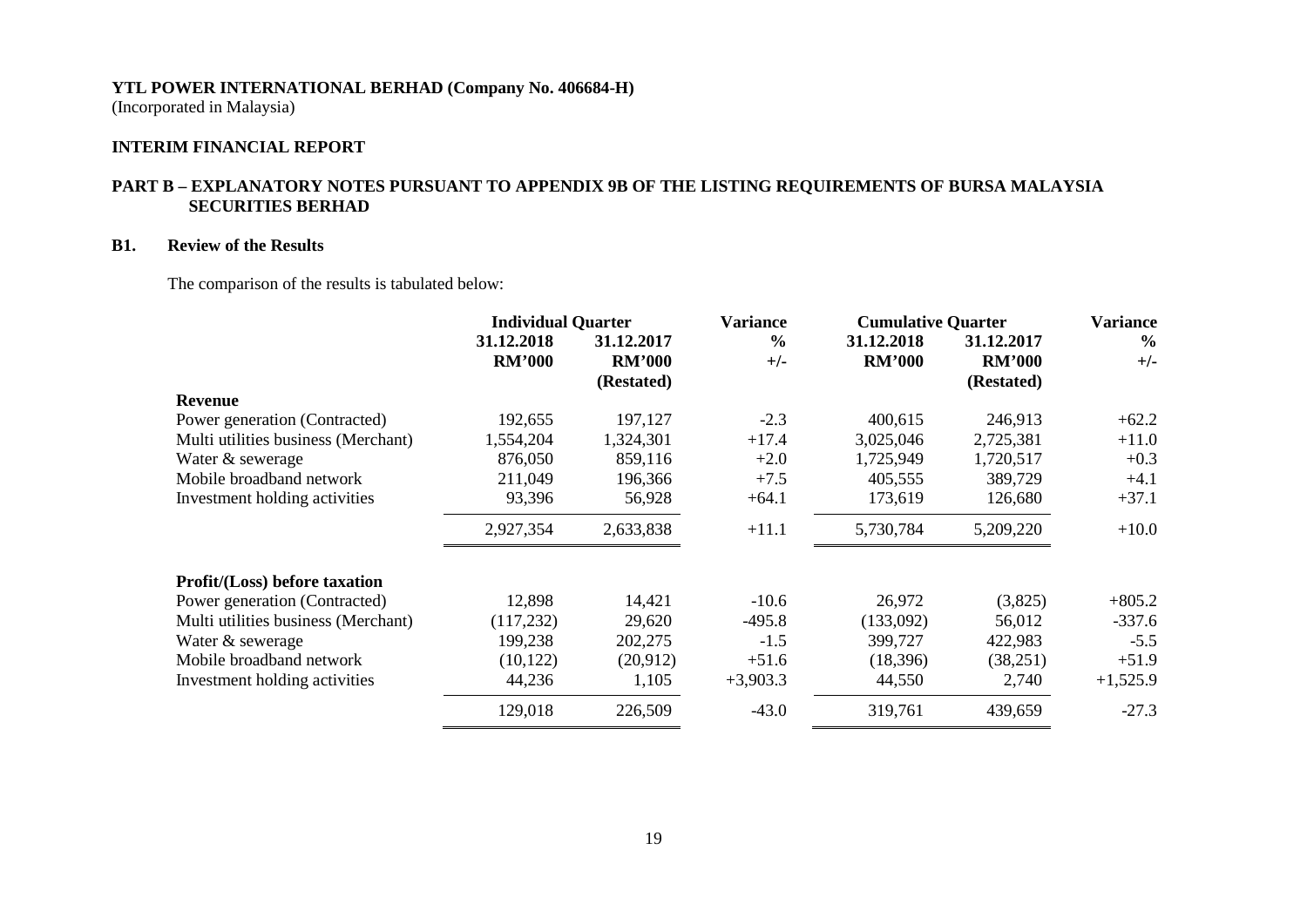# **INTERIM FINANCIAL REPORT**

#### **Notes – continued**

#### a) Current Quarter vs Preceding Year Corresponding Quarter

The Group recorded a revenue of RM2,927.4 million for the current financial quarter ended 31 December 2018 as compared to RM2,633.8 million recorded in the preceding year corresponding quarter ended 31 December 2017. The Group profit before taxation for the current financial quarter was RM129.0 million, a decrease of RM97.5 million or 43.0% as compared to a profit of RM226.5 million recorded in the preceding year corresponding quarter.

Performance of the respective operating business segments for the quarter ended 31 December 2018 as compared to the preceding year corresponding quarter is analysed as follows:

#### Power generation (Contracted)

The decrease in profit before taxation was mainly attributable to lower revenue recorded.

#### Multi utilities business (Merchant)

The higher revenue was mainly due to higher fuel oil price. The loss before taxation was mainly due to lower vesting contract level, lower retail and tank leasing margin and coupled with an allowance for impairment of receivable following a court decision on the outstanding litigation as disclosed in Note B11.

#### Water & sewerage

The increase in revenue was mainly due to the increase in price as allowed by regulator. The lower profit before taxation was mainly due to higher finance costs.

#### Mobile broadband network

The reduction in loss before taxation was mainly attributable to increase in revenue recorded.

#### Investment holding activities

The higher profit before taxation was principally attributable to higher share of profits of the associates and interest income, and coupled with accrued technical service income.

## b) Current Year to date vs Preceding Year to date

Group revenue was RM5,730.8 million for the current financial period ended 31 December 2018 as compared to RM5,209.2 million recorded in the preceding financial period ended 31 December 2017. The Group profit before taxation for the current financial period was RM319.8 million, a decrease of RM119.9 million or 27.3% as compared to a profit of RM439.7 million recorded in the preceding year corresponding period. The lower profit before taxation was principally attributable to the loss recorded in Multi utilities business segment and partially offset by better performance in Mobile broadband segment, Power generation (Contracted) segment and Investment holding activities segment.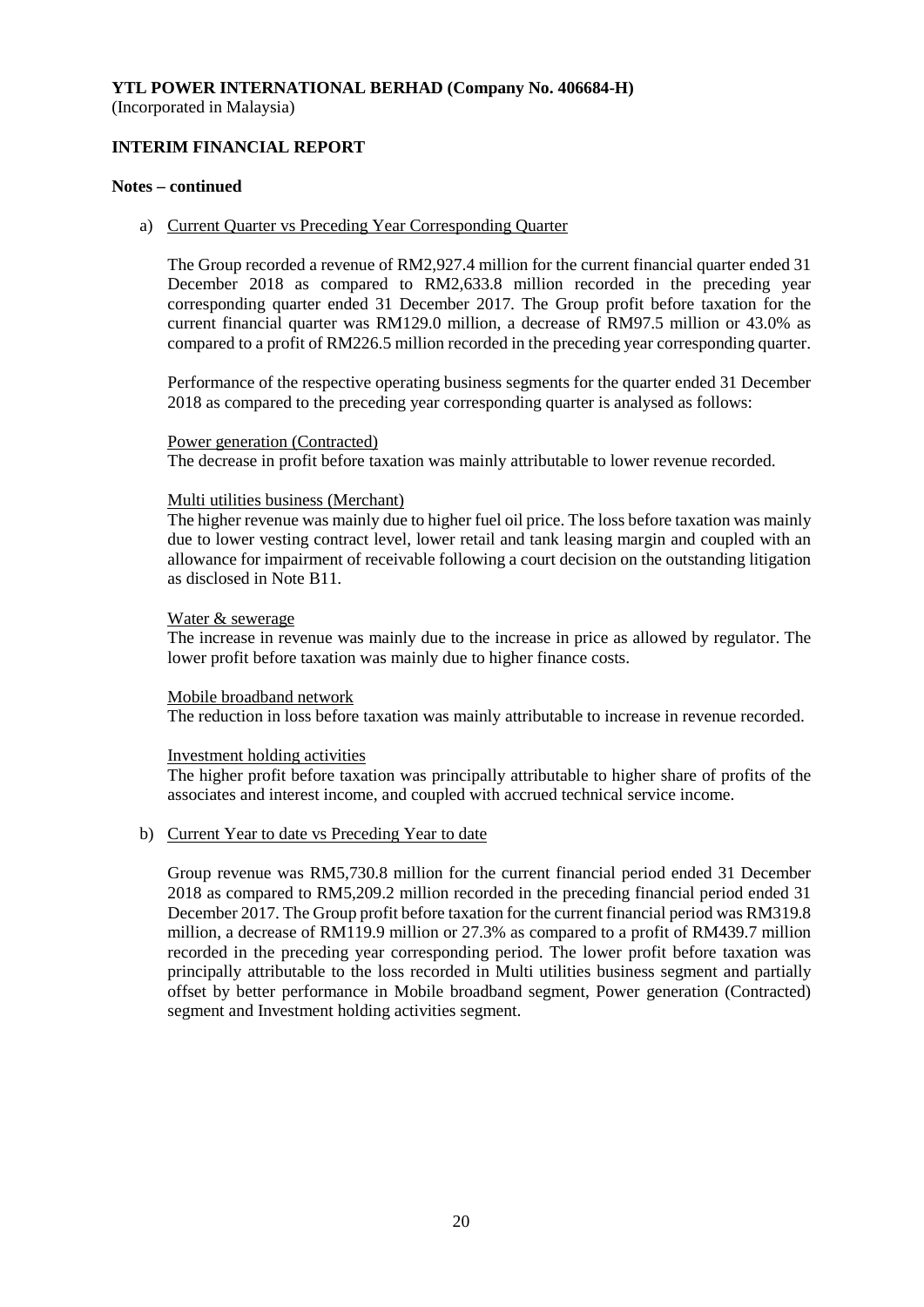(Incorporated in Malaysia)

## **INTERIM FINANCIAL REPORT**

#### **Notes – continued**

Performance of the respective operating business segments for the period ended 31 December 2018 as compared to the preceding year corresponding period was consistent with the notes mentioned in (a) above with the exception of the business segments mentioned below:

#### Power generation (Contracted)

Paka Power Plant commenced its short-term capacity generation from 1 September 2017 and this contributes to a profit before taxation for the current financial year to date.

#### Water & sewerage

The lower profit before taxation was mainly due to higher finance costs and strengthening of Ringgit Malaysia against Great Britain Pound.

#### **B2. Comparison with Preceding Quarter**

|                                     | <b>Current</b><br><b>Quarter</b><br>31.12.2018<br><b>RM'000</b> | <b>Preceding</b><br><b>Quarter</b><br>30.9.2018<br><b>RM'000</b> | <b>Variance</b><br>$\frac{6}{10}$<br>$+/-$ |
|-------------------------------------|-----------------------------------------------------------------|------------------------------------------------------------------|--------------------------------------------|
| Revenue                             | 2,927,354                                                       | 2,803,430                                                        | $+4.4$                                     |
| Consolidated profit before taxation | 129,018                                                         | 190,743                                                          | $-32.4$                                    |
| Consolidated profit after taxation  | 101,370                                                         | 150,398                                                          | $-32.6$                                    |

The lower profit before taxation was primarily attributable to recognition of an allowance of impairment of receivable following a court decision on the outstanding litigation in Multi utilities business (Merchant) segment as disclosed in Note B11 and partially offset by better returns in Investment holding activities segment.

## **B3. Prospects**

## Power generation (Contracted)

The Group has an 80% equity interest in PT Tanjung Jati Power Company ("TJPC"), an independent power producer which is undertaking the development of Tanjung Jati A, a 2 x 660 megawatt coal-fired power project in Java, Indonesia. TJPC has a 30-year power purchase agreement with PT PLN (Persero), Indonesia's state-owned electric utility company, amended and restated in December 2015 and March 2018. The project is currently in the development stage and progress is underway towards achieving financial close.

The Group also has a 45% equity interest in Attarat Power Company ("APCO"), which is developing a 554 megawatt oil shale fired power generation project in the Hashemite Kingdom of Jordan. APCO has signed a 30-year power purchase agreement (including construction period of 3.5 years) with the National Electric Power Company ("NEPCO"), Jordan's stateowned utility, for the entire electrical capacity and energy of the power plant, with an option for NEPCO to extend the power purchase agreement to 40 years (from the commercial operation date of the project's second unit). Construction has commenced on the project, with operations scheduled to commence in mid-2020.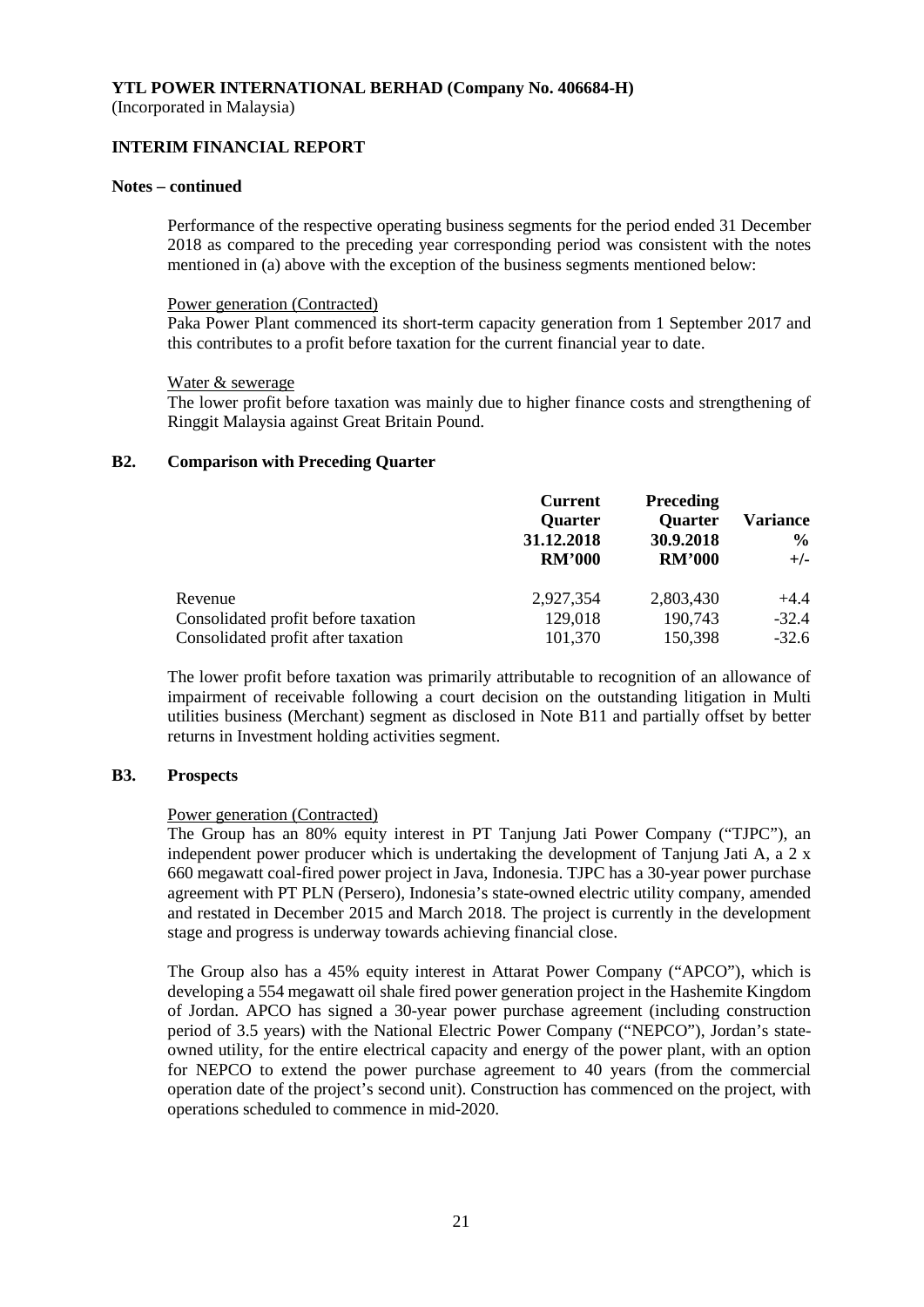(Incorporated in Malaysia)

# **INTERIM FINANCIAL REPORT**

#### **Notes – continued**

#### Power generation (Contracted)

YTL Power Generation Sdn. Bhd. ("YTLPG") commenced its operation on 1 September 2017 for the supply of 585MW of capacity from the existing facility in Paka for a term of 3 years 10 months, which will be expiring on 30 June 2021. YTLPG is expected to perform satisfactorily as it operates under a regulatory regime.

#### Multi utilities business (Merchant)

The electricity market in Singapore will remain competitive, driven by volatilities across global markets and generation capacity oversupply in the wholesale electricity market. Despite the current challenges, this segment will continue to focus on customer service and diversification beyond the core business into integrated multi-utilities supply.

#### Water & sewerage

Wessex Water which operates under a strict regulatory regime is confident of delivering its 2015-20 regulatory outperformance target whilst continuing to provide customers with firstclass affordable service.

## Mobile broadband network

The Group has continued to implement the 1BestariNet project for the Government of Malaysia, providing internet connectivity to more than 10,000 schools across the country and adding new features to the Frog VLE (Virtual Learning Environment), a learning platform that allows schools to simplify and enhance teaching and learning, communication and administration. Plans are also underway to expand the Yes service in Sarawak.

## **B4. Variance of Actual Profit from Financial Estimate, Forecast, Projection or Profit Guarantee**

The Group did not issue any financial estimate, forecast, projection or profit guarantee during the current financial year to date.

## **B5. Audit Report of the preceding financial year ended 30 June 2018**

The Auditors' Report on the financial statements of the financial year ended 30 June 2018 did not contain any qualification.

# **[THE REST OF THIS PAGE IS INTENTIONALLY LEFT BLANK]**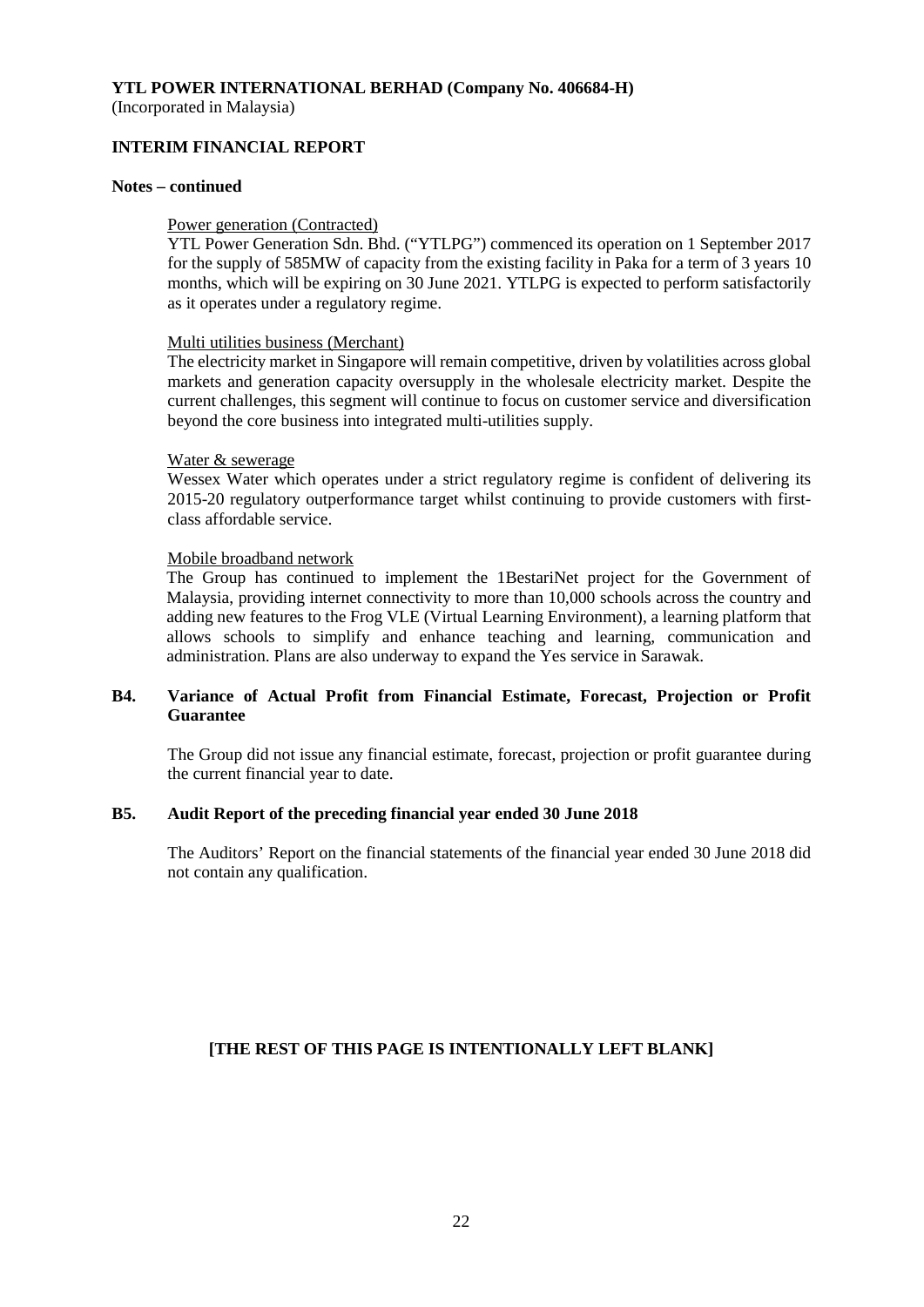(Incorporated in Malaysia)

# **INTERIM FINANCIAL REPORT**

## **Notes – continued**

#### **B6. Profit for the period**

|                                                              | <b>Current</b><br>Quarter<br>31.12.2018<br><b>RM'000</b> | <b>Current</b><br>Year<br><b>To Date</b><br>31.12.2018<br><b>RM'000</b> |
|--------------------------------------------------------------|----------------------------------------------------------|-------------------------------------------------------------------------|
| Profit before taxation is stated after charging/(crediting): |                                                          |                                                                         |
| Allowance for impairment of inventories                      | 477                                                      | 635                                                                     |
| Allowance for impairment of receivables (net of reversals)   | 89,216                                                   | 106,495                                                                 |
| Amortisation of contract costs                               | 3,553                                                    | 7,549                                                                   |
| Amortisation of deferred income                              | (360)                                                    | (719)                                                                   |
| Amortisation of grants and contributions                     | (5,460)                                                  | (10, 875)                                                               |
| Amortisation of intangible assets                            | 1,525                                                    | 3,150                                                                   |
| Depreciation of property, plant and equipment                | 324,134                                                  | 602,628                                                                 |
| Fair value gain on derivatives                               | (610)                                                    | (6,032)                                                                 |
| Fair value loss on investments                               | 426                                                      | 2,758                                                                   |
| Interest income                                              | (2,344)                                                  | (3,938)                                                                 |
| Interest expense                                             | 283,859                                                  | 571,259                                                                 |
| Loss on foreign exchange                                     | 3,117                                                    | 4,372                                                                   |
| Net gain on disposal of property, plant and equipment        | (3,193)                                                  | (5,314)                                                                 |
| Property, plant and equipment written off                    |                                                          | 2,941                                                                   |
| Provision for liabilities and charges                        | 762                                                      | 906                                                                     |
|                                                              |                                                          | ========                                                                |

There was no exceptional items charged/(credited) for the period.

# **B7. Taxation**

|                              | <b>Current</b><br><b>Quarter</b><br>31.12.2018<br><b>RM'000</b> | <b>Current</b><br>Year<br><b>To Date</b><br>31.12.2018<br><b>RM'000</b> |
|------------------------------|-----------------------------------------------------------------|-------------------------------------------------------------------------|
| In respect of current period |                                                                 |                                                                         |
| - Income Tax                 | 38,956                                                          | 72,218                                                                  |
| - Deferred Tax               | (11,308)                                                        | (4,225)                                                                 |
|                              | 27,648                                                          | 67,993                                                                  |
|                              |                                                                 |                                                                         |

The lower effective tax rate of the Group as compared to the Malaysian statutory income tax rate for the current financial quarter and financial year to date was mainly due to income subjected to different tax jurisdictions and partially offset by non-deductibility of certain expenses for tax purposes.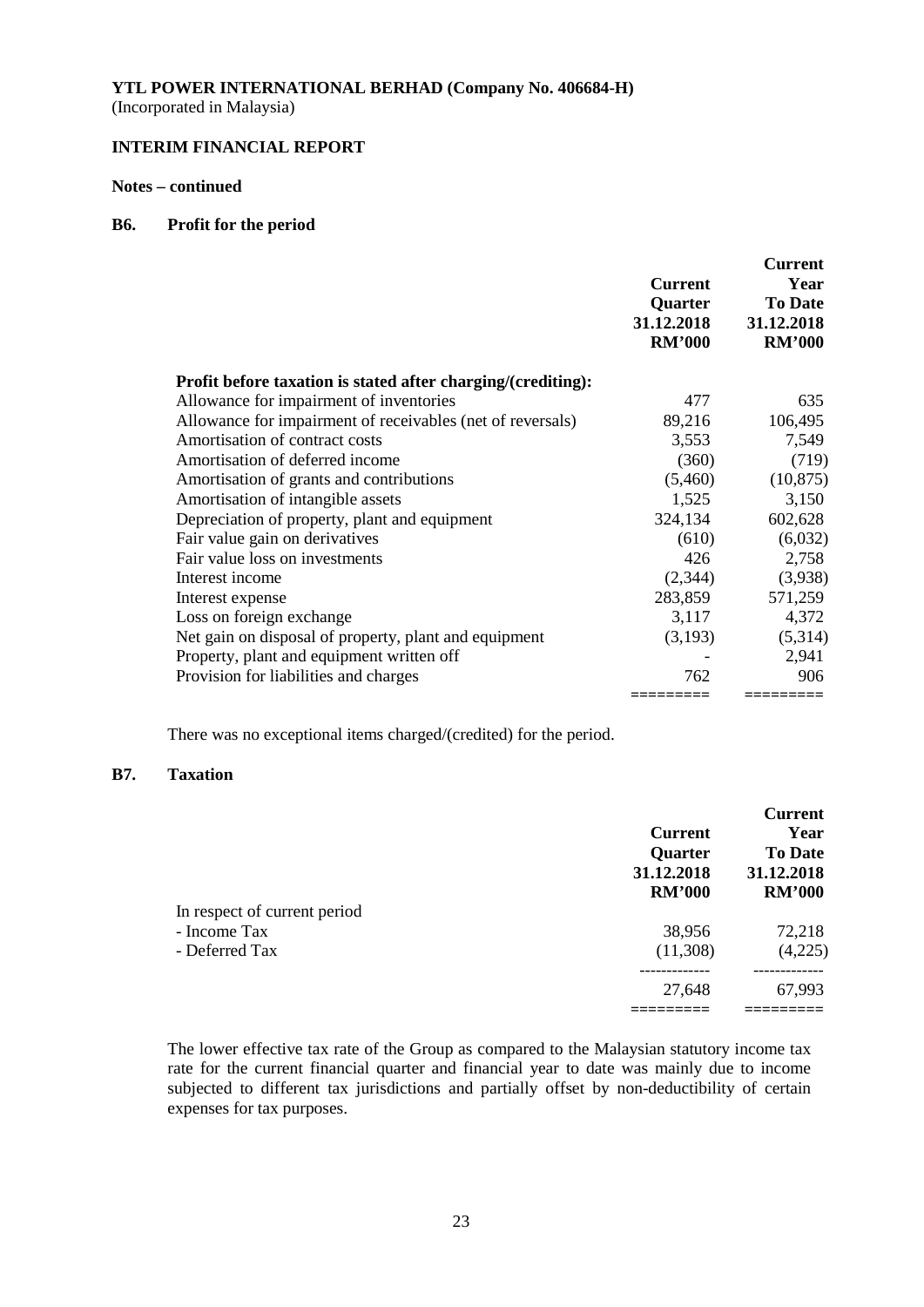## **INTERIM FINANCIAL REPORT**

#### **Notes – continued**

#### **B8. Corporate Proposals**

There were no corporate proposals announced by the Company which are not completed as at the date of this report.

## **B9. Group Borrowings and Debt Securities**

The Group's borrowings from financial institutions as at 31 December 2018 are as follows:

|                         | <b>Secured</b><br><b>RM'000</b> | <b>Unsecured</b><br><b>RM'000</b> | <b>Total</b><br><b>RM'000</b> |
|-------------------------|---------------------------------|-----------------------------------|-------------------------------|
| <b>Current</b>          |                                 |                                   |                               |
| Bank overdrafts         |                                 | 23,351                            | 23,351                        |
| Committed bank loans    |                                 | 55,012                            | 55,012                        |
| Finance lease           | 348                             | 50,704                            | 51,052                        |
| Revolving credit        |                                 | 502,534                           | 502,534                       |
|                         | 348                             | 631,601                           | 631,949                       |
| Non-current             |                                 |                                   |                               |
| <b>Bonds</b>            |                                 | 14,570,523                        | 14,570,523                    |
| Committed bank loans    |                                 | 728,246                           | 728,246                       |
| Finance lease           | 638                             | 28,162                            | 28,800                        |
| Revolving credit        |                                 | 298,383                           | 298,383                       |
| Term loans              |                                 | 10,110,840                        | 10,110,840                    |
|                         | 638                             | 25,736,154                        | 25,736,792                    |
|                         |                                 |                                   |                               |
| <b>Total borrowings</b> | 986                             | 26, 367, 755                      | 26,368,741                    |

The borrowings which are denominated in foreign currency are as follows:

|                       | Foreign<br>currency<br>$^{\prime}000$ | <b>RM</b><br><b>Equivalents</b><br>$900^\circ$ |
|-----------------------|---------------------------------------|------------------------------------------------|
| US Dollar             | 647,267                               | 2,678,715                                      |
| <b>Sterling Pound</b> | 2,099,281                             | 11,027,944                                     |
| Singapore Dollar      | 1,974,637                             | 5,987,495                                      |

All borrowings of the subsidiaries are on non-recourse basis to the Company save and except for borrowings totalling RM312.9 million, for which the Company has provided corporate guarantees to the financial institutions.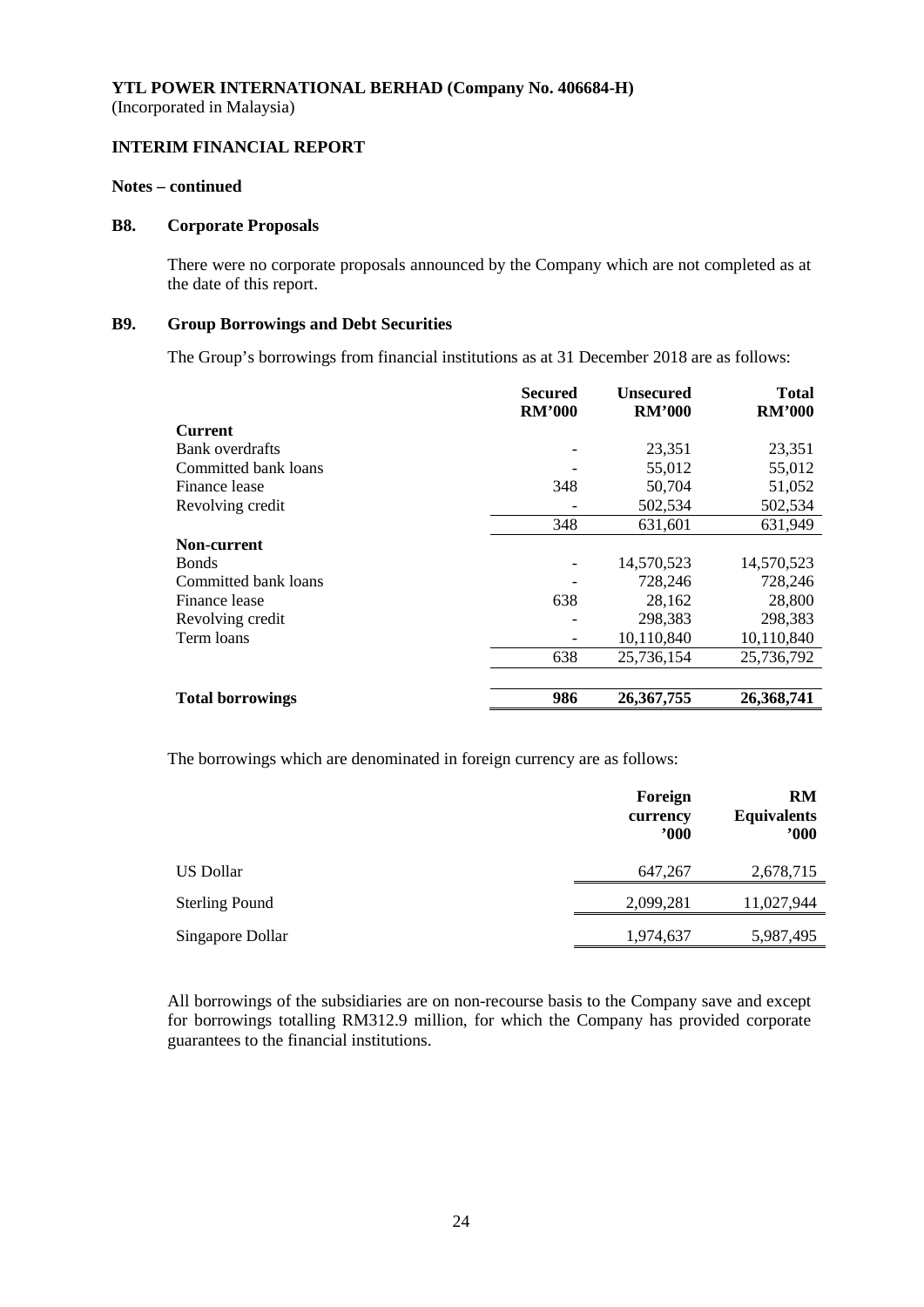# **INTERIM FINANCIAL REPORT**

## **Notes – continued**

#### **B10. Derivative Financial Instruments and Fair Value Changes of Financial Liabilities**

(a) Derivative Financial Instruments

As at 31 December 2018, the Group's outstanding derivatives are as follows:

| <b>Type of Derivatives</b>                                                                               | <b>Contract/Notional Value</b><br><b>RM'000</b> | <b>Fair Value</b><br><b>RM'000</b> |
|----------------------------------------------------------------------------------------------------------|-------------------------------------------------|------------------------------------|
| <b>Fuel oil Swaps</b><br>- Less than 1 year<br>- 1 year to 3 years<br>- More than 3 years                | 1,475,842<br>519,567                            | (222, 795)<br>(89, 182)            |
| <b>Currency forwards</b><br>- Less than 1 year<br>- 1 year to 3 years<br>- More than 3 years             | 1,522,367<br>667,129<br>4,024                   | (2,102)<br>193<br>32               |
| <b>Currency options</b><br>contracts<br>- Less than 1 year<br>- 1 year to 3 years<br>- More than 3 years | 1,655,400                                       | (12, 936)                          |

The Group entered into fuel oil swaps to hedge highly probable forecast physical fuel oil and natural gas purchases that are expected to occur at various dates in the future. The fuel oil swaps have maturity dates that match the expected occurrence of these transactions.

The Group entered into currency forwards to hedge highly probable forecast transactions denominated in foreign currency expected to occur in the future. The currency forwards have maturity dates that match the expected occurrence of these transactions.

The Group entered into currency options contracts to enjoy interest rate reduction in related borrowings with an acceptable risk profile.

All derivative financial instruments are executed with creditworthy counter parties with a view to limit the credit risk exposure of the Group.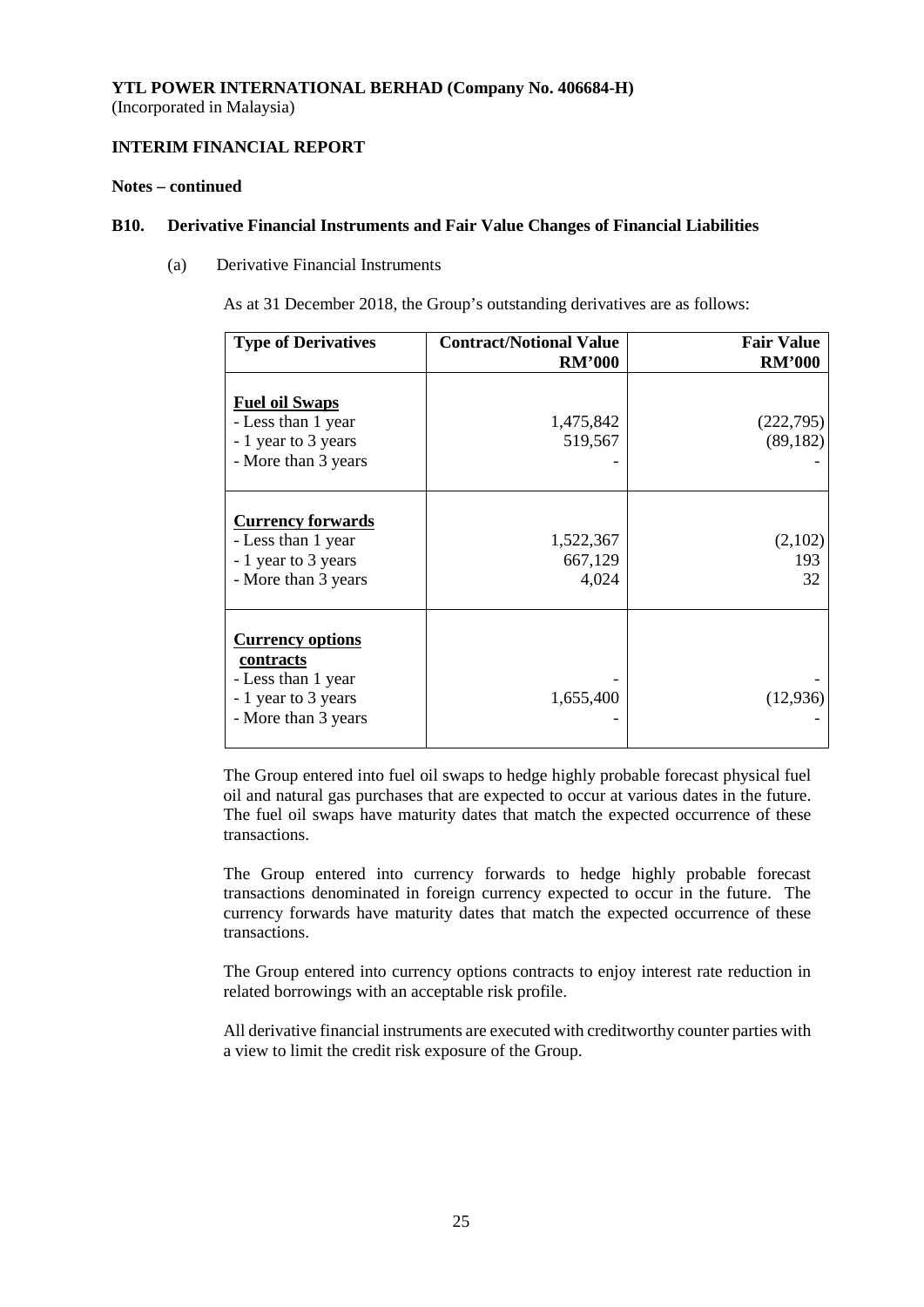(Incorporated in Malaysia)

# **INTERIM FINANCIAL REPORT**

# **Notes – continued**

(b) Fair Value Changes of Financial Liabilities

The gains/(losses) arising from fair value changes of financial liabilities for the current financial period ended 31 December 2018 are as follows:

|                                                         |                                                                                                      |                                                                                                                                                                                    | Fair value gain/(loss)                                   |                                                                  |
|---------------------------------------------------------|------------------------------------------------------------------------------------------------------|------------------------------------------------------------------------------------------------------------------------------------------------------------------------------------|----------------------------------------------------------|------------------------------------------------------------------|
| <b>Type of</b><br>financial<br><b>liabilities</b>       | <b>Basis of fair value</b><br>measurement                                                            | <b>Reason for the</b><br>gain/(loss)                                                                                                                                               | <b>Current</b><br>quarter<br>31.12.2018<br><b>RM'000</b> | <b>Current</b><br>year<br>to date<br>31.12.2018<br><b>RM'000</b> |
| Forward<br>foreign<br>currency<br>exchange<br>contracts | Foreign exchange<br>differential<br>between the<br>contracted rate and<br>the market forward<br>rate | Foreign exchange<br>rates differential<br>between the<br>contracted rate and<br>the market forward<br>rate which have<br>moved in favour<br>of/(unfavourably<br>against) the Group | 15                                                       | (1,661)                                                          |
| Fuel oil swap                                           | Fuel oil price<br>differential<br>between the<br>contracted price<br>and the market<br>forward price | Fuel oil price<br>differential<br>between the<br>contracted price<br>and the market<br>forward price<br>which have moved<br>in favour of the<br>Group                              | 2,906                                                    | 3,149                                                            |
| Currency<br>options<br>contracts                        | Spot rate, interest<br>rate and basis<br>curve, volatility<br>and time to<br>maturity                | Change in time<br>value was greater<br>due to shorter<br>remaining tenor                                                                                                           | 610                                                      | 6,032                                                            |
|                                                         |                                                                                                      | Total                                                                                                                                                                              | 3,531                                                    | 7,520                                                            |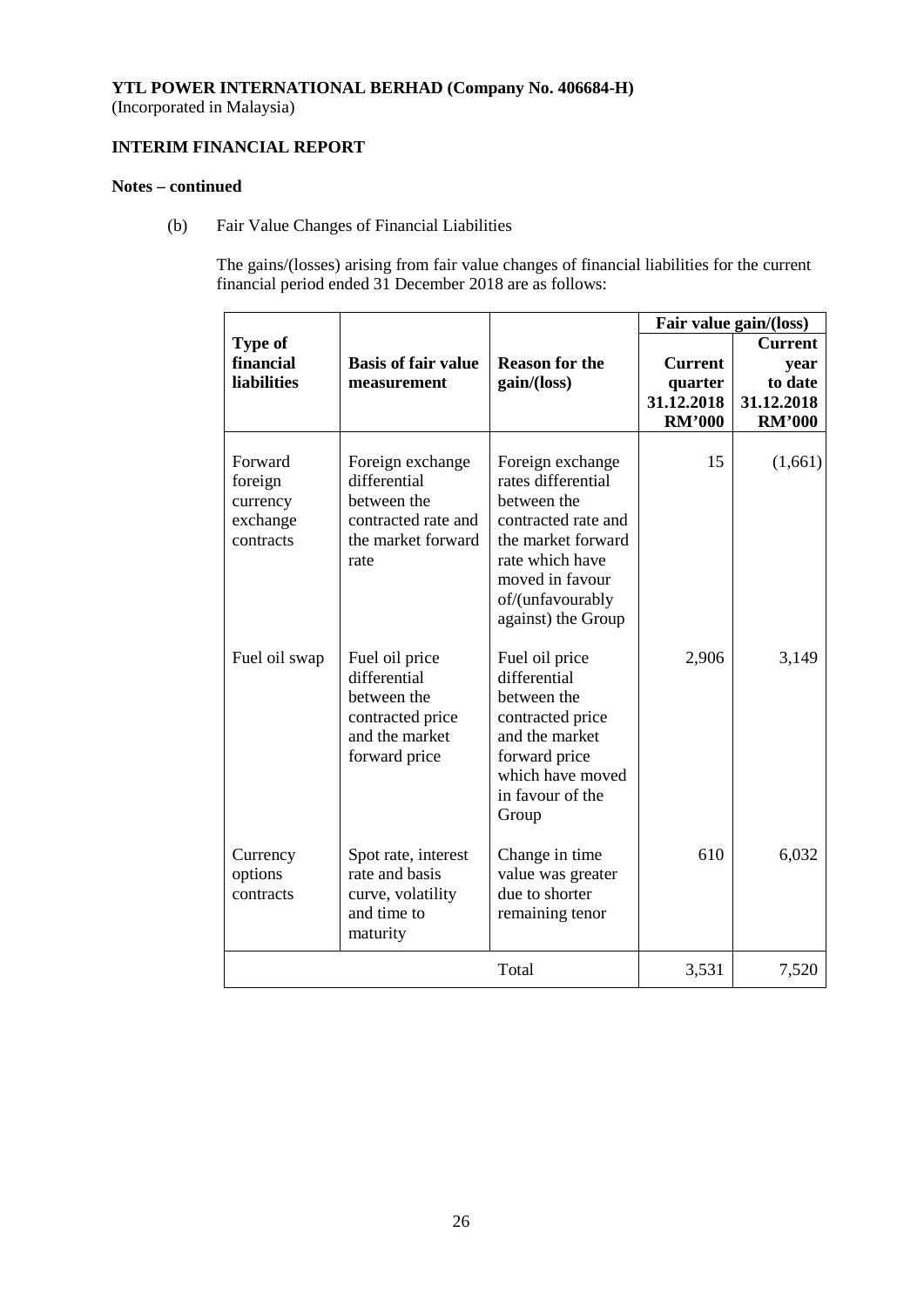**INTERIM FINANCIAL REPORT**

#### **Notes – continued**

#### **B11. Material Litigation**

There were no changes to the material litigations since the date of the last audited financial statements of financial position save for the following:

In 2015, a foreign subsidiary of the Group commenced proceedings in court against two customers to recover monies due to the subsidiary under contract, following termination of their electricity retail contracts. The trial was heard at the end of 2017 followed by a further hearing in November 2018. On 2 January 2019, the High Court ruled in favour of the subsidiary but awarded damages on a different basis from that claimed. This resulted in nominal damages being paid to the subsidiary. The foreign subsidiary's legal counsel has advised that there are real merits to appeal against the High Court's decision on the issue of damages and steps are currently being taken to file the appeal.

Notwithstanding the outcome of any further action, the subsidiary has recognised a provision for the sum of RM70.5 million (SGD23.4 million) in the quarter ended 31 December 2018 based on the decision of the court.

#### **B12. Dividend**

No dividend has been declared for the current financial quarter.

#### **B13. Earnings Per Share**

## **i) Basic Earnings Per Share**

The basic earnings per share of the Group has been computed by dividing the profit attributable to Owners of the Parent by the weighted average number of ordinary shares in issue during the financial quarter as set out below:

|                                                      | Current<br>Year<br>Quarter<br>31.12.2018 | <b>Preceding</b><br>Year<br>Corresponding<br><b>Ouarter</b><br>31.12.2017<br>(Restated) |
|------------------------------------------------------|------------------------------------------|-----------------------------------------------------------------------------------------|
| Profit attributable to Owners of the Parent (RM'000) | 71,774                                   | 136,013                                                                                 |
| Weighted average number of ordinary shares ('000)    | 7,675,303                                | 7,859,591                                                                               |
| Basic earnings per share (Sen)                       | 0.94                                     | 1.73                                                                                    |